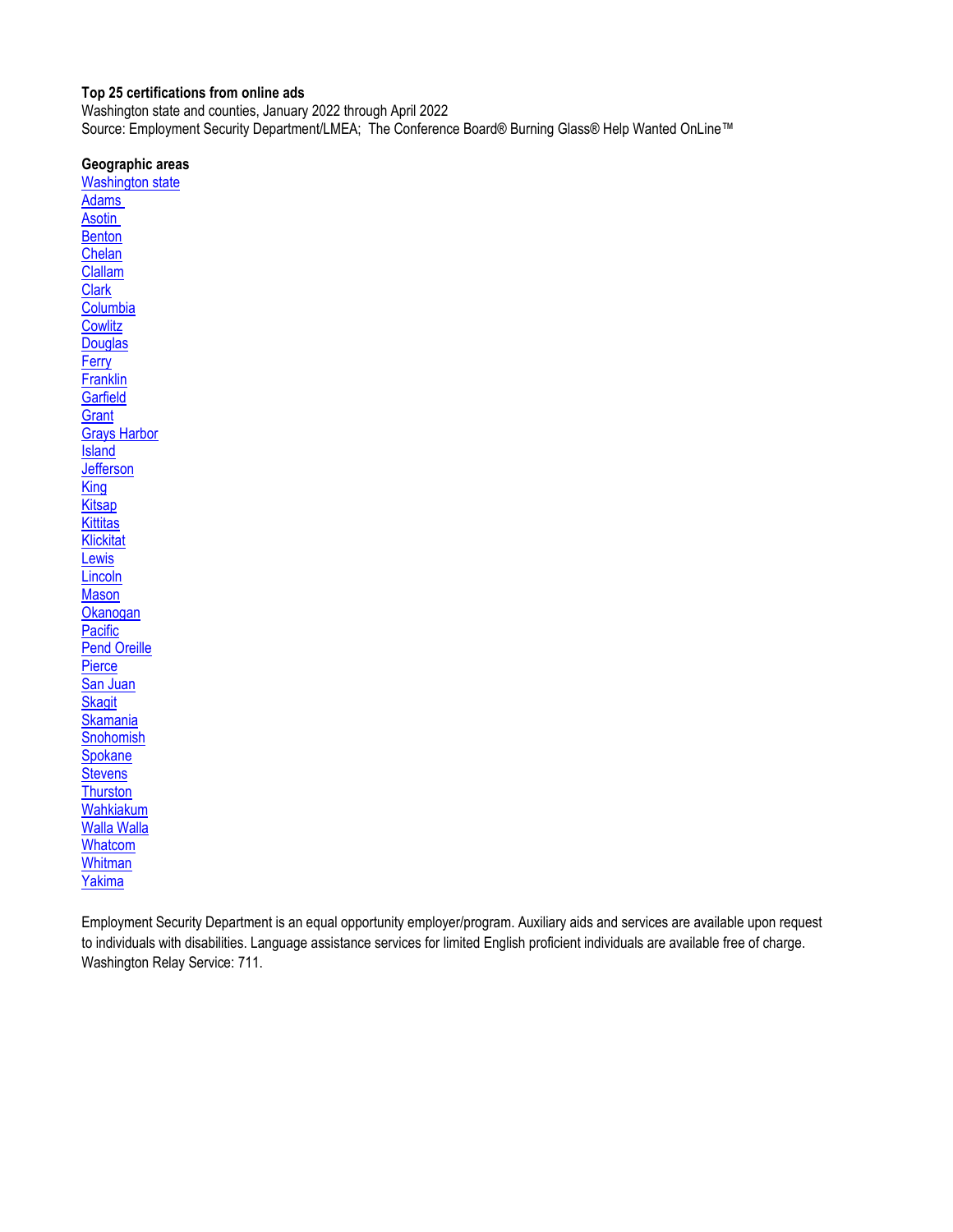<span id="page-1-0"></span>Washington state, January 2022 through April 2022

| <b>Rank</b>      | <b>Certification</b>                                            | <b>Number</b> |
|------------------|-----------------------------------------------------------------|---------------|
| $\mathbf{1}$     | Driver's License                                                | 43,106        |
| $\overline{2}$   | <b>Registered Nurse</b>                                         | 11,105        |
| $\overline{3}$   | American Board for Engineering and Technology (ABET) Accredited | 8,342         |
| 4                | First Aid Cpr Aed                                               | 8,228         |
| 5                | <b>Security Clearance</b>                                       | 4,910         |
| 6                | Basic Life Saving (BLS)                                         | 4,185         |
| $\overline{7}$   | Advanced Cardiac Life Support (ACLS) Certification              | 3,666         |
| $\boldsymbol{8}$ | CDL Class A                                                     | 3,501         |
| 9                | Certified Registered Nurse Practitioner                         | 3,417         |
| 10               | <b>Project Management Certification</b>                         | 2,895         |
| 11               | Basic Cardiac Life Support Certification                        | 2,577         |
| 12               | Licensed Practical Nurse (LPN)                                  | 2,101         |
| 13               | <b>Food Handler Certification</b>                               | 2,070         |
| 14               | <b>Certified Nursing Assistant</b>                              | 1,860         |
| 15               | Certified Public Accountant (CPA)                               | 1,645         |
| 16               | Project Management Professional (PMP)                           | 1,602         |
| 17               | <b>Certified Medical Assistant</b>                              | 1,477         |
| 18               | <b>Certified Teacher</b>                                        | 1,302         |
| 19               | <b>OSHA Forklift Certification</b>                              | 1,178         |
| 20               | Certified Information Systems Security Professional (CISSP)     | 1,000         |
| 21               | American Heart Association Certification                        | 975           |
| 22               | Licensed Independent Clinical Social Worker (LICSW)             | 949           |
| 23               | ServSafe                                                        | 944           |
| 24               | <b>Real Estate Certification</b>                                | 906           |
| 25               | Licensed Mental Health Counselor (LMHC)                         | 900           |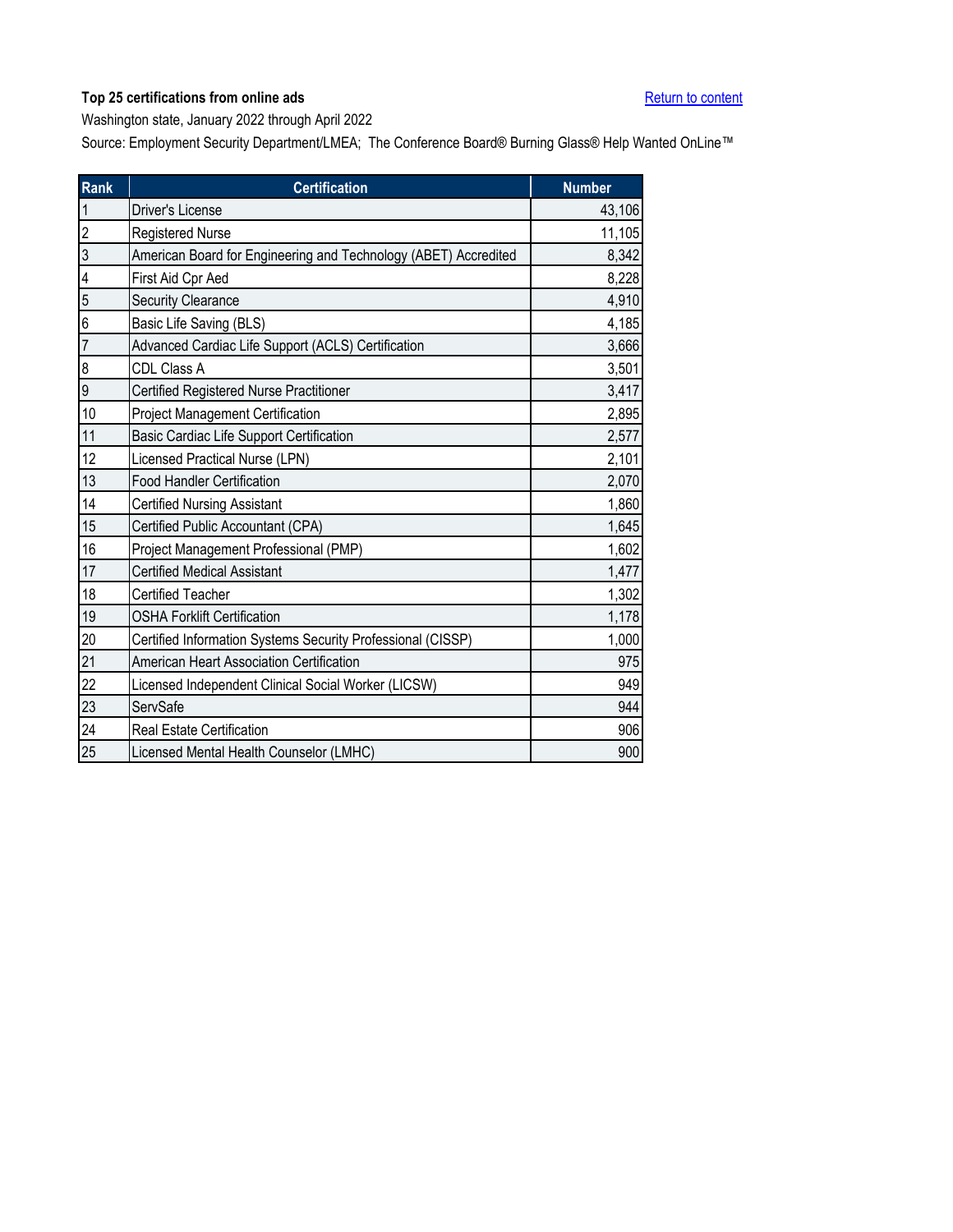<span id="page-2-0"></span>Adams County, January 2022 through April 2022

| Rank           | <b>Certification</b>                                        | <b>Number</b> |
|----------------|-------------------------------------------------------------|---------------|
|                | Driver's License                                            | 37            |
| $\overline{c}$ | <b>Certified Teacher</b>                                    | 10            |
| 3              | <b>OSHA Forklift Certification</b>                          | 6             |
| $\overline{4}$ | <b>CDL Class A</b>                                          | 6             |
| 5              | <b>Registered Nurse</b>                                     | 4             |
| 6              | Licensed Practical Nurse (LPN)                              | 2             |
| 7              | <b>Hazardous Materials Certification</b>                    | 2             |
| 8              | <b>Certified Pest Control</b>                               | 2             |
| 9              | <b>Certified Nursing Assistant</b>                          |               |
| 10             | ServSafe                                                    |               |
| 11             | <b>SAP Certification</b>                                    |               |
| 12             | Pest Control Operator                                       |               |
| 13             | Occupational Safety and Health Administration Certification |               |
| 14             | <b>Food Handler Certification</b>                           |               |
| 15             | First Aid Cpr Aed                                           |               |
| 16             | <b>Certified Recreational Therapist</b>                     |               |
| 17             | Certified Crane Operator                                    |               |
| 18             | Certified Boom Operator                                     |               |
| 19             | Certified A+ Technician                                     |               |
| 20             | Basic Life Saving (BLS)                                     |               |
| 21             | Basic Cardiac Life Support Certification                    |               |
| 22             | American Council of Pharmaceutical Education (ACPE)         |               |
| 23             | <b>Aerial Manlift Certification</b>                         |               |
| 24             | <b>Advanced Practice Nurse</b>                              |               |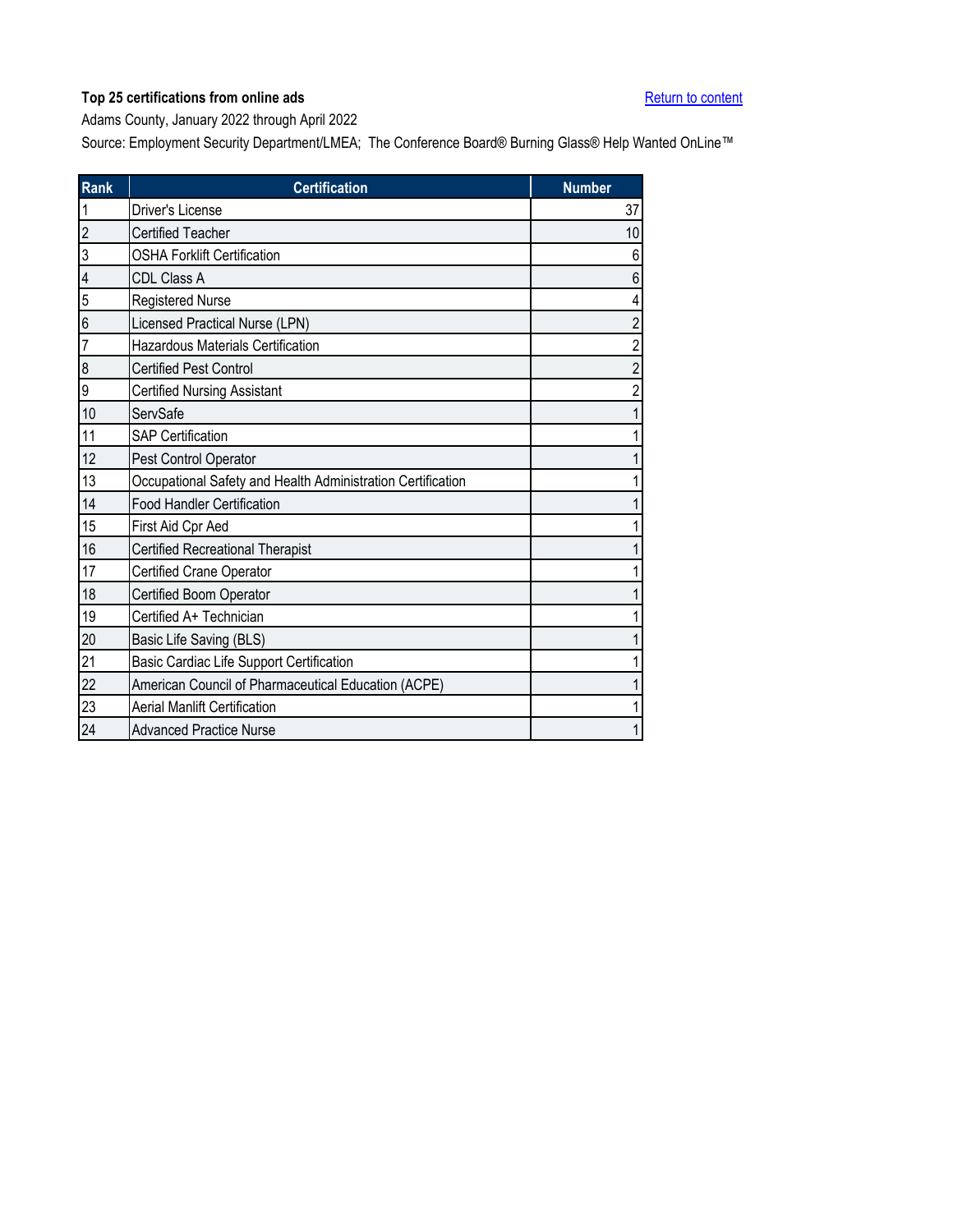<span id="page-3-0"></span>Asotin County, January 2022 through April 2022

| <b>Rank</b>    | <b>Certification</b>                                            | <b>Number</b>  |
|----------------|-----------------------------------------------------------------|----------------|
| $\mathbf{1}$   | Driver's License                                                | 32             |
| $\overline{c}$ | Registered Nurse                                                | 4              |
| 3              | First Aid Cpr Aed                                               | 4              |
| 4              | <b>Certified Medical Assistant</b>                              | 4              |
| 5              | <b>Welding Certification</b>                                    | 3              |
| 6              | <b>Engineer in Training Certification</b>                       | 3              |
| $\overline{7}$ | Pharmacy Technician Certification Board (PTCB)                  | $\overline{2}$ |
| 8              | <b>Certified Novell Administrator</b>                           | $\overline{2}$ |
| 9              | Basic Life Saving (BLS)                                         | 2              |
| 10             | <b>AAMA Certified Medical Assistant</b>                         |                |
| 11             | Licensed Vocational Nurse (LVN)                                 |                |
| 12             | Licensed Practical Nurse (LPN)                                  |                |
| 13             | <b>Hazardous Materials Certification</b>                        |                |
| 14             | <b>Food Service Certification</b>                               |                |
| 15             | <b>Food Handler Certification</b>                               |                |
| 16             | Epa 608                                                         |                |
| 17             | <b>EPA CFC/HCFC Certification</b>                               |                |
| 18             | Dialysis Technician                                             |                |
| 19             | Certified Energy Manager                                        |                |
| 20             | Cdl Class C                                                     |                |
| 21             | CDL Class A                                                     |                |
| 22             | <b>Basic Cardiac Life Support Certification</b>                 |                |
| 23             | American Council of Pharmaceutical Education (ACPE)             |                |
| 24             | American Board for Engineering and Technology (ABET) Accredited |                |
| 25             | Advanced Cardiac Life Support (ACLS) Certification              |                |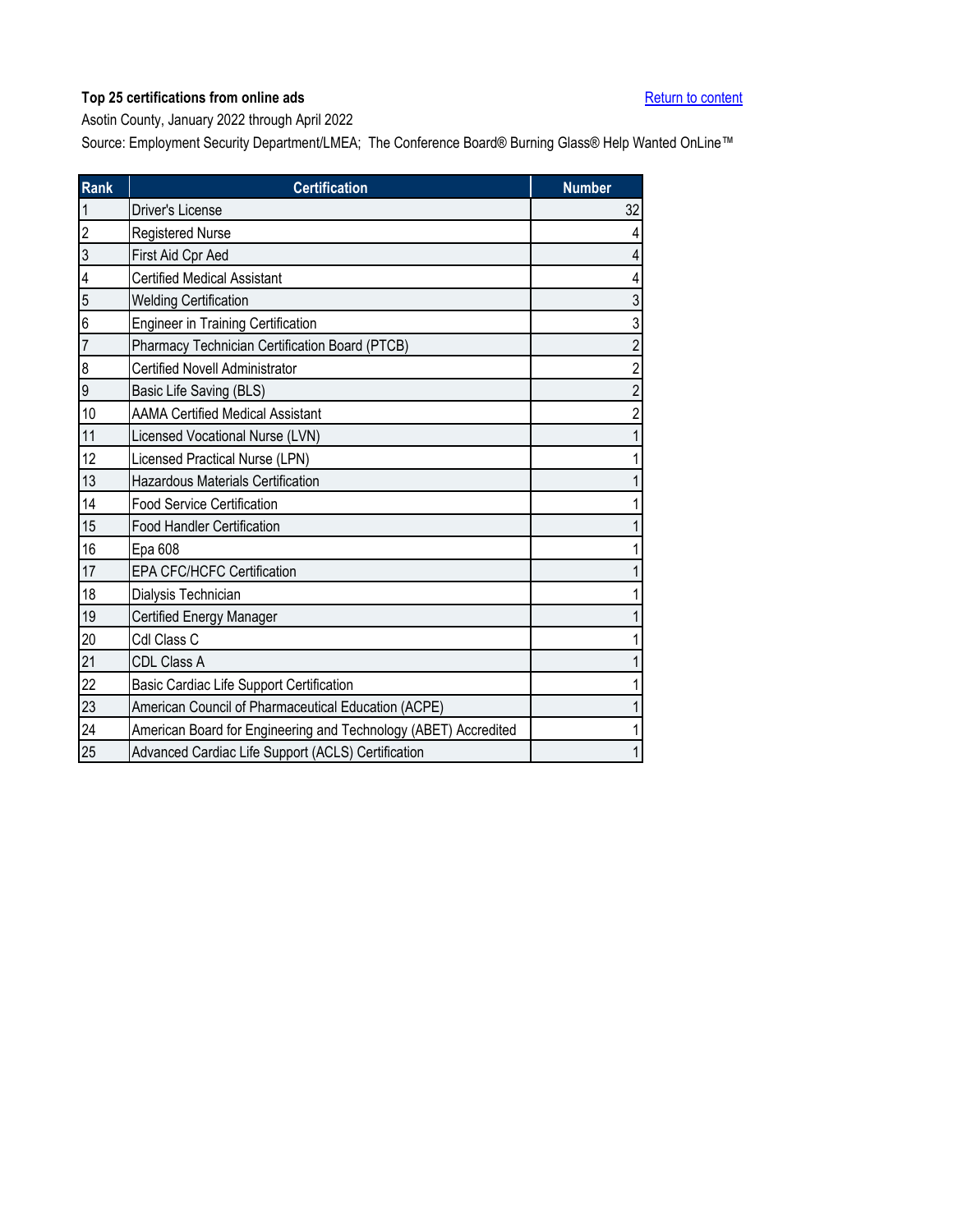<span id="page-4-0"></span>Benton County, January 2022 through April 2022

| <b>Rank</b>    | <b>Certification</b>                                               | <b>Number</b>  |
|----------------|--------------------------------------------------------------------|----------------|
| $\mathbf{1}$   | <b>Driver's License</b>                                            | 498            |
| $\overline{c}$ | Registered Nurse                                                   | 145            |
| $\overline{3}$ | First Aid Cpr Aed                                                  | 94             |
| 4              | Advanced Cardiac Life Support (ACLS) Certification                 | 53             |
| 5              | <b>Certified Nursing Assistant</b>                                 | 48             |
| 6              | Licensed Practical Nurse (LPN)                                     | 36             |
| $\overline{7}$ | Licensed Professional Engineer                                     | 31             |
| 8              | CDL Class A                                                        | 26             |
| 9              | <b>Food Handler Certification</b>                                  | 25             |
| 10             | Pharmacy Technician Certification Board (PTCB)                     | 21             |
| 11             | Basic Life Saving (BLS)                                            | 20             |
| 12             | Licensed Vocational Nurse (LVN)                                    | 19             |
| 13             | Project Management Professional (PMP)                              | 16             |
| 14             | <b>Project Management Certification</b>                            | 16             |
| 15             | <b>OSHA Forklift Certification</b>                                 | 16             |
| 16             | American Registry of Radiologic Technologists (ARRT) Certification | 15             |
| 17             | Security Clearance                                                 | 14             |
| 18             | Certified Pharmacy Technician                                      | 13             |
| 19             | Certified Registered Nurse Practitioner                            | 12             |
| 20             | American Society For Clinical Pathology (ASCP) Certification       | 12             |
| 21             | <b>Certified Unit Secretary</b>                                    | 10             |
| 22             | American Board for Engineering and Technology (ABET) Accredited    | 10             |
| 23             | <b>Certified Teacher</b>                                           | 9              |
| 24             | Basic Cardiac Life Support Certification                           | 9              |
| 25             | National Board for Certification in Occupational Therapy (NBCOT)   | $\overline{8}$ |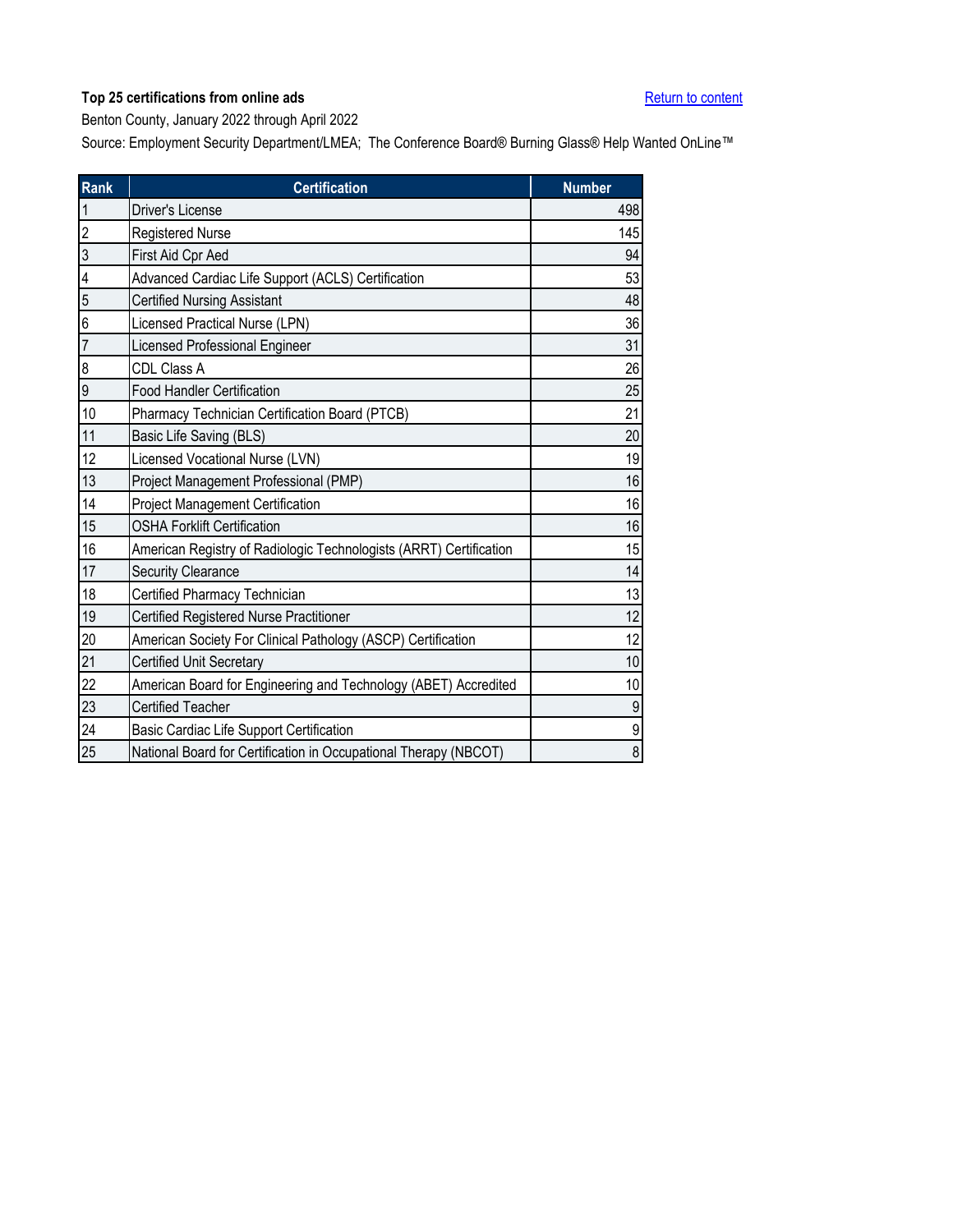<span id="page-5-0"></span>Chelan County, January 2022 through April 2022

| <b>Rank</b>    | <b>Certification</b>                               | <b>Number</b>  |
|----------------|----------------------------------------------------|----------------|
| $\mathbf{1}$   | <b>Driver's License</b>                            | 265            |
| $\overline{c}$ | First Aid Cpr Aed                                  | 61             |
| 3              | CDL Class A                                        | 39             |
| 4              | <b>Certified Nursing Assistant</b>                 | 31             |
| 5              | Licensed Practical Nurse (LPN)                     | 26             |
| 6              | <b>Food Handler Certification</b>                  | 25             |
| $\overline{7}$ | <b>Registered Nurse</b>                            | 19             |
| 8              | <b>OSHA Forklift Certification</b>                 | 18             |
| 9              | <b>Certified Teacher</b>                           | 18             |
| 10             | Advanced Cardiac Life Support (ACLS) Certification | 17             |
| 11             | Home Health Aide                                   | $10$           |
| 12             | Certified Registered Nurse Practitioner            | 8              |
| 13             | <b>Security Clearance</b>                          |                |
| 14             | Cisco Certified Network Associate (CCNA)           | $\overline{7}$ |
| 15             | Project Management Certification                   | 6              |
| 16             | Certified A+ Technician                            | 6              |
| 17             | Cdl Class B                                        | 6              |
| 18             | <b>Registered Respiratory Therapist</b>            | 5              |
| 19             | <b>Real Estate Certification</b>                   | 5              |
| 20             | Project Management Professional (PMP)              | 5              |
| 21             | Automotive Service Excellence (ASE) Certification  | 5              |
| 22             | Professional in Human Resources                    |                |
| 23             | <b>Plumbing License</b>                            | 4              |
| 24             | Phlebotomy Certification                           | 4              |
| 25             | Massage Therapist Certification                    | 4              |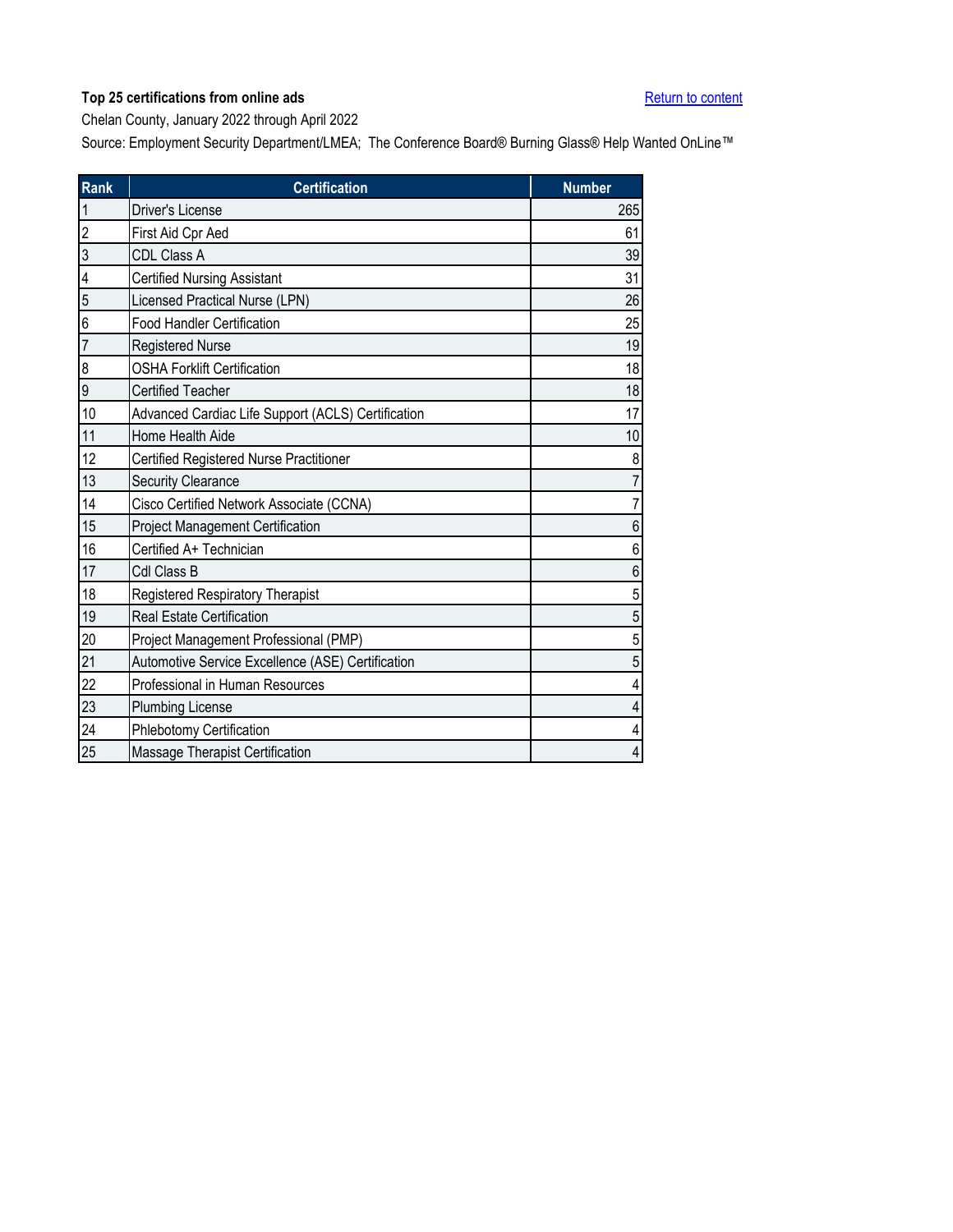<span id="page-6-0"></span>Clallam County, January 2022 through April 2022

| <b>Rank</b>    | <b>Certification</b>                                | <b>Number</b> |
|----------------|-----------------------------------------------------|---------------|
| $\mathbf 1$    | Driver's License                                    | 162           |
| $\overline{2}$ | First Aid Cpr Aed                                   | 17            |
| 3              | <b>Food Handler Certification</b>                   | 16            |
| 4              | <b>Registered Nurse</b>                             | 15            |
| 5              | Licensed Practical Nurse (LPN)                      | 12            |
| 6              | CDL Class A                                         | 10            |
| $\overline{7}$ | Cdl Class B                                         | 8             |
| 8              | ServSafe                                            | 7             |
| 9              | Pharmacy Technician Certification Board (PTCB)      |               |
| 10             | Home Care Certificate                               |               |
| 11             | Casino Gaming License                               | 7             |
| 12             | <b>DEA Certificate</b>                              | 6             |
| 13             | <b>Certified Teacher</b>                            | 6             |
| 14             | <b>Certified Dietary Manager</b>                    | 6             |
| 15             | <b>Food Service Certification</b>                   | 5             |
| 16             | Certified Public Accountant (CPA)                   | 5             |
| 17             | Certified Pharmacy Technician                       | 5             |
| 18             | Basic Life Saving (BLS)                             | 5             |
| 19             | <b>Real Estate Certification</b>                    | 4             |
| 20             | Natural Science Certificate                         | 4             |
| 21             | Certified Registered Nurse Practitioner             | 4             |
| 22             | American Council of Pharmaceutical Education (ACPE) | 4             |
| 23             | <b>OSHA Forklift Certification</b>                  | 3             |
| 24             | Licensed Professional Engineer                      | 3             |
| 25             | Licensed Attorney                                   | 3             |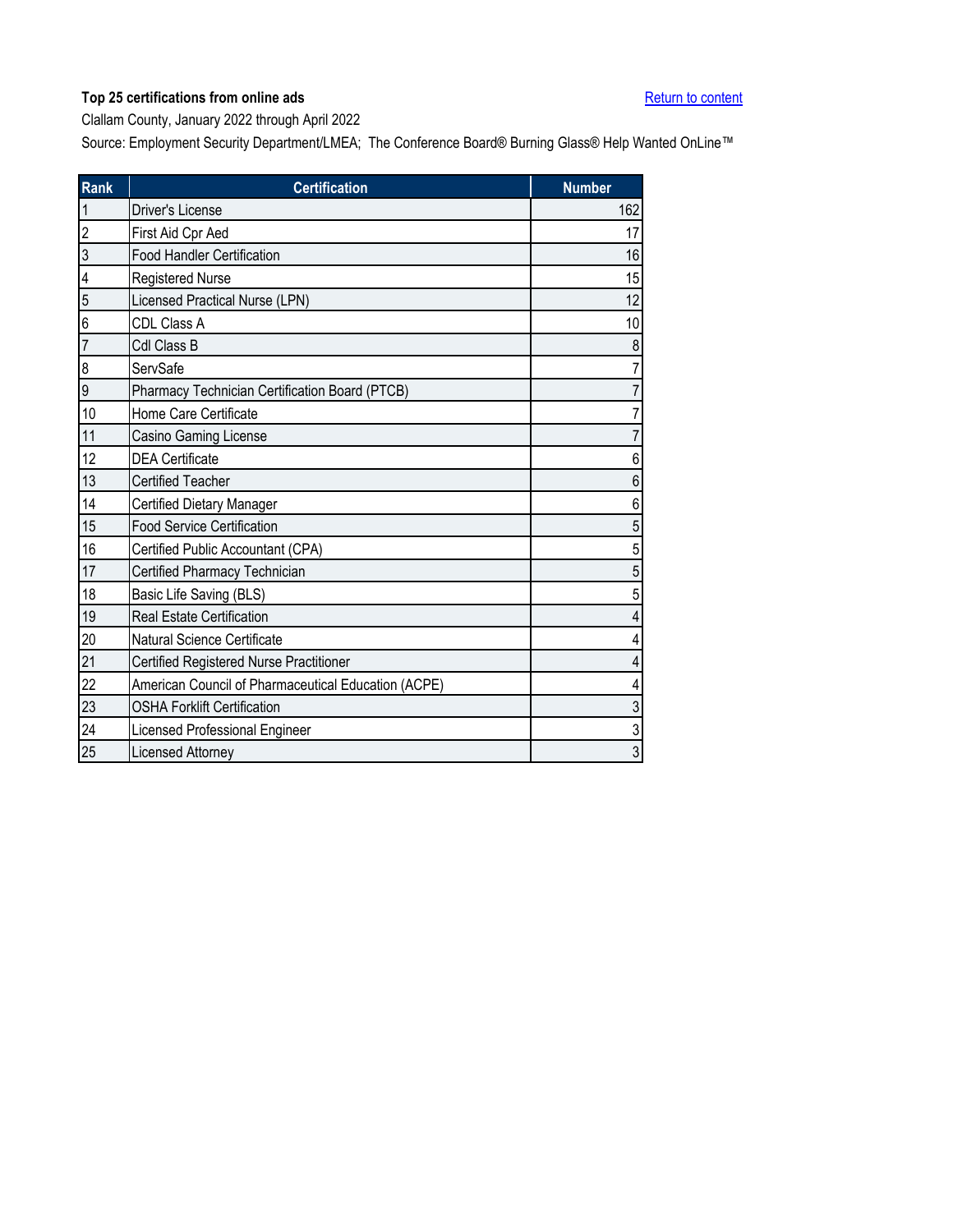<span id="page-7-0"></span>Clark County, January 2022 through April 2022

| <b>Rank</b>    | <b>Certification</b>                                            | <b>Number</b> |
|----------------|-----------------------------------------------------------------|---------------|
| $\mathbf{1}$   | <b>Driver's License</b>                                         | 2,266         |
| $\overline{2}$ | <b>Registered Nurse</b>                                         | 599           |
| 3              | First Aid Cpr Aed                                               | 542           |
| 4              | CDL Class A                                                     | 336           |
| 5              | Basic Life Saving (BLS)                                         | 328           |
| 6              | Advanced Cardiac Life Support (ACLS) Certification              | 190           |
| $\overline{7}$ | Project Management Certification                                | 179           |
| 8              | Basic Cardiac Life Support Certification                        | 161           |
| 9              | <b>Food Handler Certification</b>                               | 125           |
| 10             | Licensed Practical Nurse (LPN)                                  | 113           |
| 11             | Certified Public Accountant (CPA)                               | 109           |
| 12             | Certified Registered Nurse Practitioner                         | 101           |
| 13             | Project Management Professional (PMP)                           | 99            |
| 14             | Cdl Class B                                                     | 88            |
| 15             | <b>OSHA Forklift Certification</b>                              | 81            |
| 16             | <b>Certified Nursing Assistant</b>                              | 81            |
| 17             | American Heart Association Certification                        | 81            |
| 18             | Security Clearance                                              | 74            |
| 19             | <b>Certified Medical Assistant</b>                              | 70            |
| 20             | American Board for Engineering and Technology (ABET) Accredited | 62            |
| 21             | <b>Real Estate Certification</b>                                | 59            |
| 22             | Child Development Associate (CDA)                               | 53            |
| 23             | Board Certified/Board Eligible                                  | 51            |
| 24             | ServSafe                                                        | 50            |
| 25             | Home Care Certificate                                           | 49            |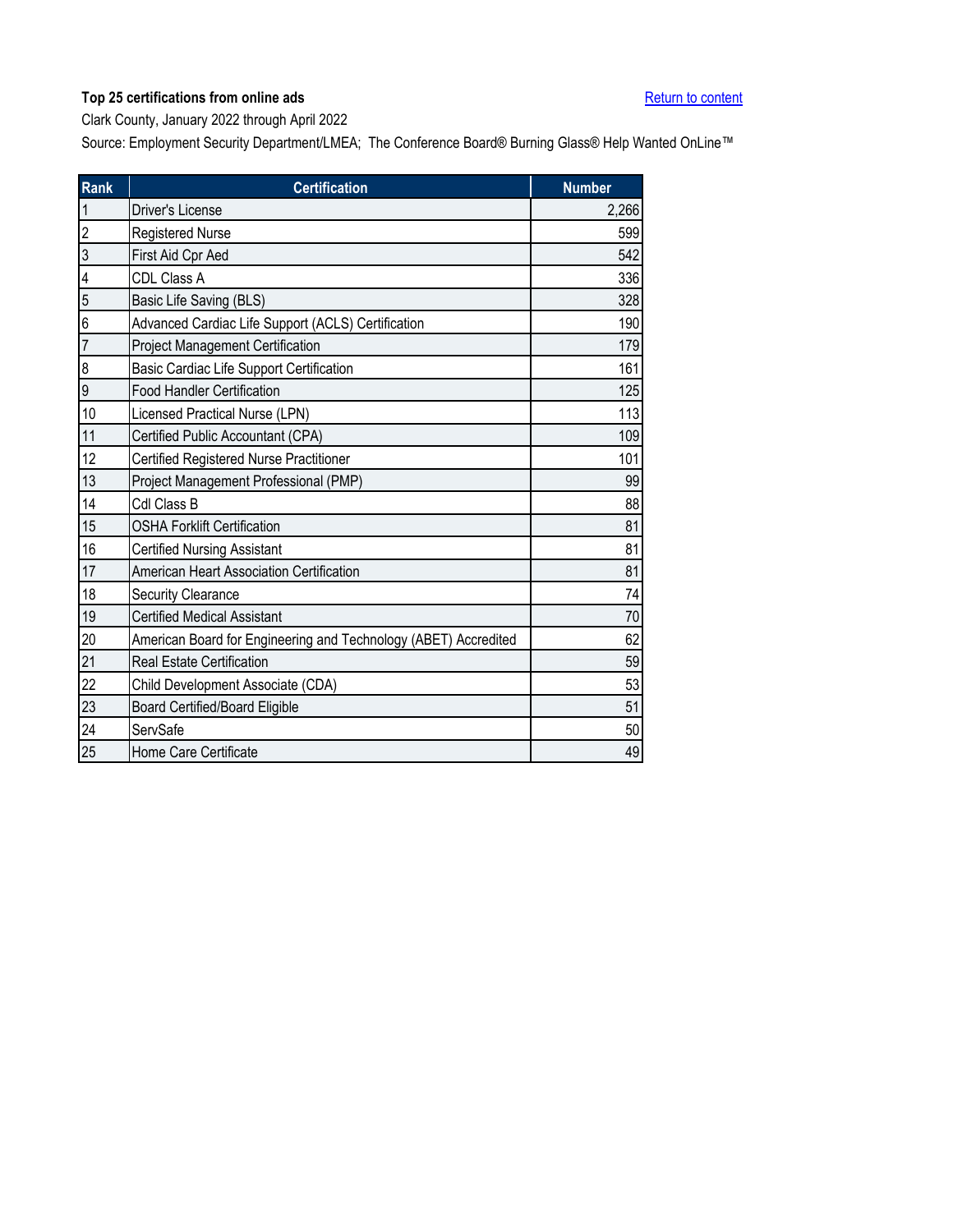<span id="page-8-0"></span>Columbia County, January 2022 through April 2022

| <b>Rank</b>    | <b>Certification</b>     | <b>Number</b> |
|----------------|--------------------------|---------------|
|                | <b>IDriver's License</b> |               |
| $\overline{2}$ | <b>Registered Nurse</b>  |               |
| 3              | Basic Life Saving (BLS)  |               |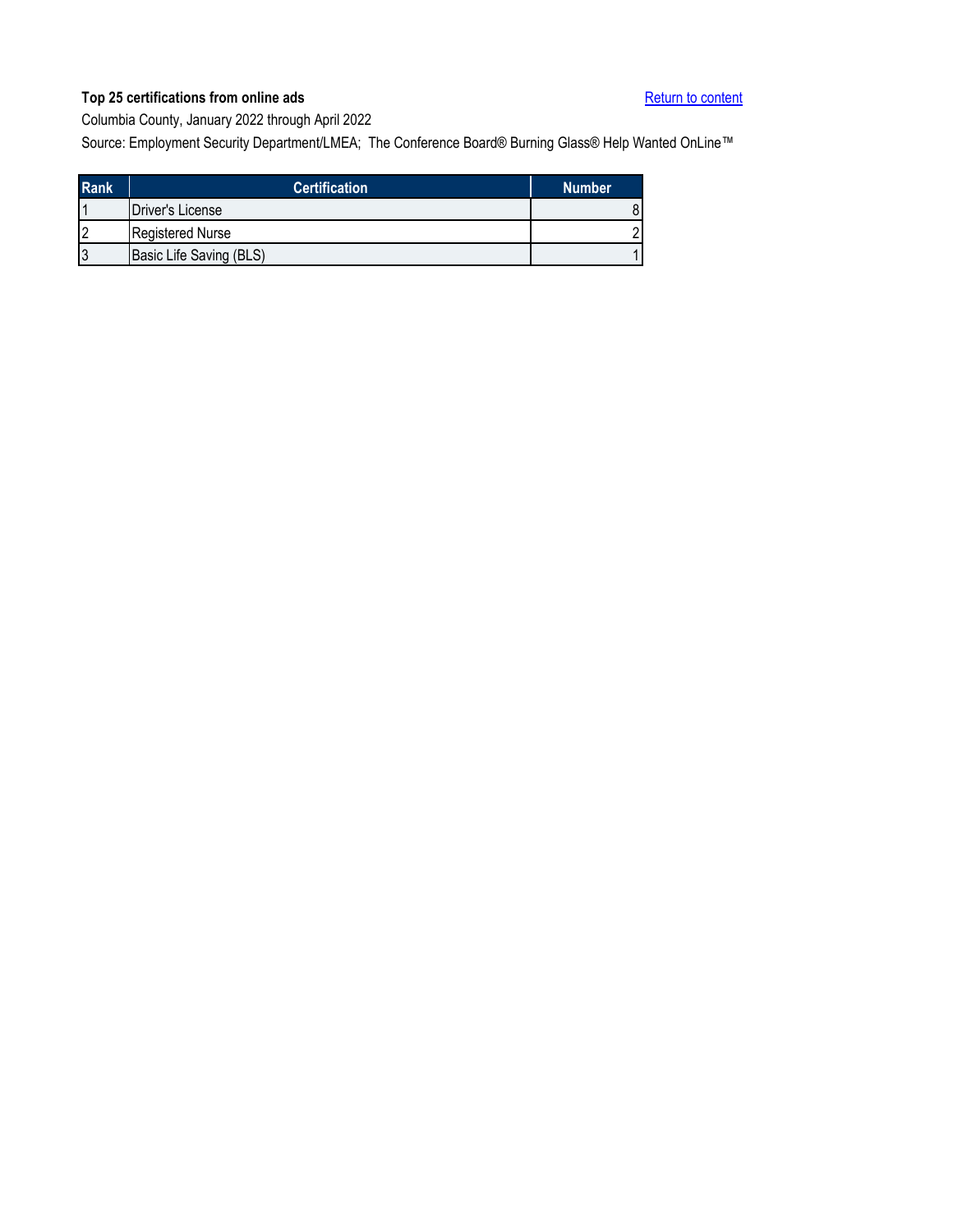<span id="page-9-0"></span>Cowlitz County, January 2022 through April 2022

| Rank           | <b>Certification</b>                               | <b>Number</b>  |
|----------------|----------------------------------------------------|----------------|
| $\mathbf{1}$   | Driver's License                                   | 366            |
| $\overline{c}$ | <b>Registered Nurse</b>                            | 81             |
| $\overline{3}$ | Basic Life Saving (BLS)                            | 78             |
| 4              | First Aid Cpr Aed                                  | 61             |
| 5              | <b>Certified Teacher</b>                           | 41             |
| 6              | Advanced Cardiac Life Support (ACLS) Certification | 28             |
| $\overline{7}$ | <b>Food Handler Certification</b>                  | 20             |
| 8              | CDL Class A                                        | 20             |
| 9              | Nursing Specialty Certification                    | 18             |
| 10             | Basic Cardiac Life Support Certification           | 18             |
| 11             | <b>OSHA Forklift Certification</b>                 | 16             |
| 12             | <b>Certified Nursing Assistant</b>                 | 14             |
| 13             | <b>AAMA Certified Medical Assistant</b>            | 14             |
| 14             | Cdl Class B                                        | 13             |
| 15             | Air Brake Certified                                | 13             |
| 16             | <b>Board Certified/Board Eligible</b>              | 12             |
| 17             | Licensed Practical Nurse (LPN)                     | 11             |
| 18             | Automotive Service Excellence (ASE) Certification  | 10             |
| 19             | Social Work License                                | 8              |
| 20             | Home Care Certificate                              | $\overline{7}$ |
| 21             | Registered Dietitian                               | 6              |
| 22             | <b>Pharmacist License</b>                          | 6              |
| 23             | <b>Certified Medical Assistant</b>                 | 6              |
| 24             | American Heart Association Certification           | 6              |
| 25             | Property and Casualty License                      | 5              |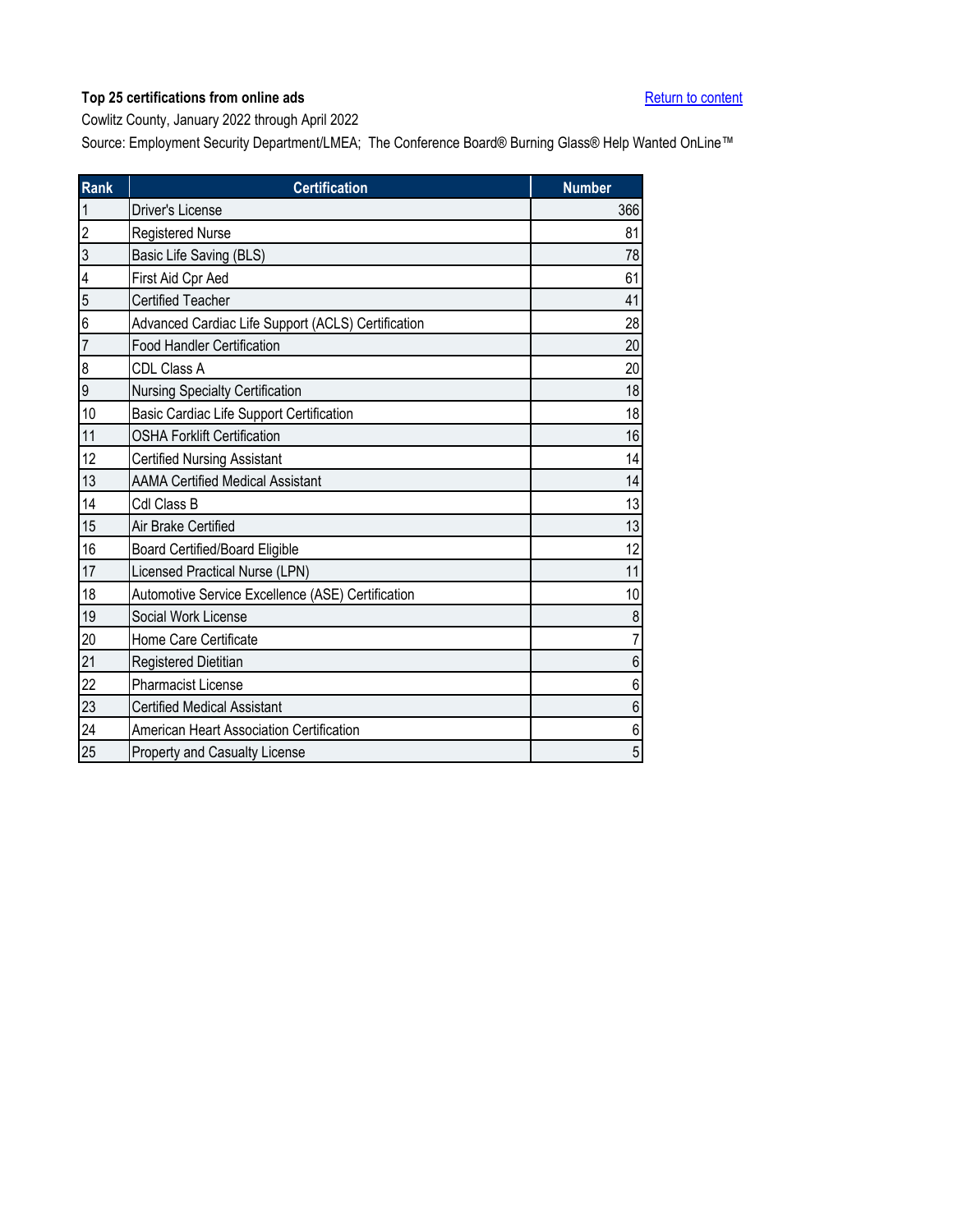<span id="page-10-0"></span>Douglas County, January 2022 through April 2022

| <b>Rank</b>    | <b>Certification</b>                                            | <b>Number</b>  |
|----------------|-----------------------------------------------------------------|----------------|
| 1              | <b>Certified Teacher</b>                                        | 72             |
| $\overline{2}$ | Driver's License                                                | 53             |
| 3              | First Aid Cpr Aed                                               | 28             |
| 4              | CDL Class A                                                     |                |
| 5              | <b>Food Handler Certification</b>                               | 6              |
| 6              | Special Education Certification                                 | 5              |
| $\overline{7}$ | Licensed Practical Nurse (LPN)                                  | 4              |
| 8              | <b>Certified Nursing Assistant</b>                              |                |
| 9              | <b>Counseling Certification</b>                                 | 3              |
| 10             | Certified Pharmacy Technician                                   | 3              |
| 11             | <b>Certified Medical Assistant</b>                              | 3              |
| 12             | American Board for Engineering and Technology (ABET) Accredited | 3              |
| 13             | <b>Registered Nurse</b>                                         | $\overline{2}$ |
| 14             | Pharmacy Technician Certification Board (PTCB)                  | $\overline{2}$ |
| 15             | Licensed Barber                                                 | $\overline{2}$ |
| 16             | Department of Transportation (DOT) Medical Certification        | $\overline{2}$ |
| 17             | Crisis Intervention Certification                               | 2              |
| 18             | Child Development Associate (CDA)                               | 2              |
| 19             | Social Work License                                             |                |
| 20             | <b>Project Management Certification</b>                         |                |
| 21             | Home Care Certificate                                           |                |
| 22             | <b>Food Service Certification</b>                               |                |
| 23             | Certified Registered Nurse Practitioner                         |                |
| 24             | Certified Public Accountant (CPA)                               |                |
| 25             | <b>Certified Pest Control</b>                                   | 1              |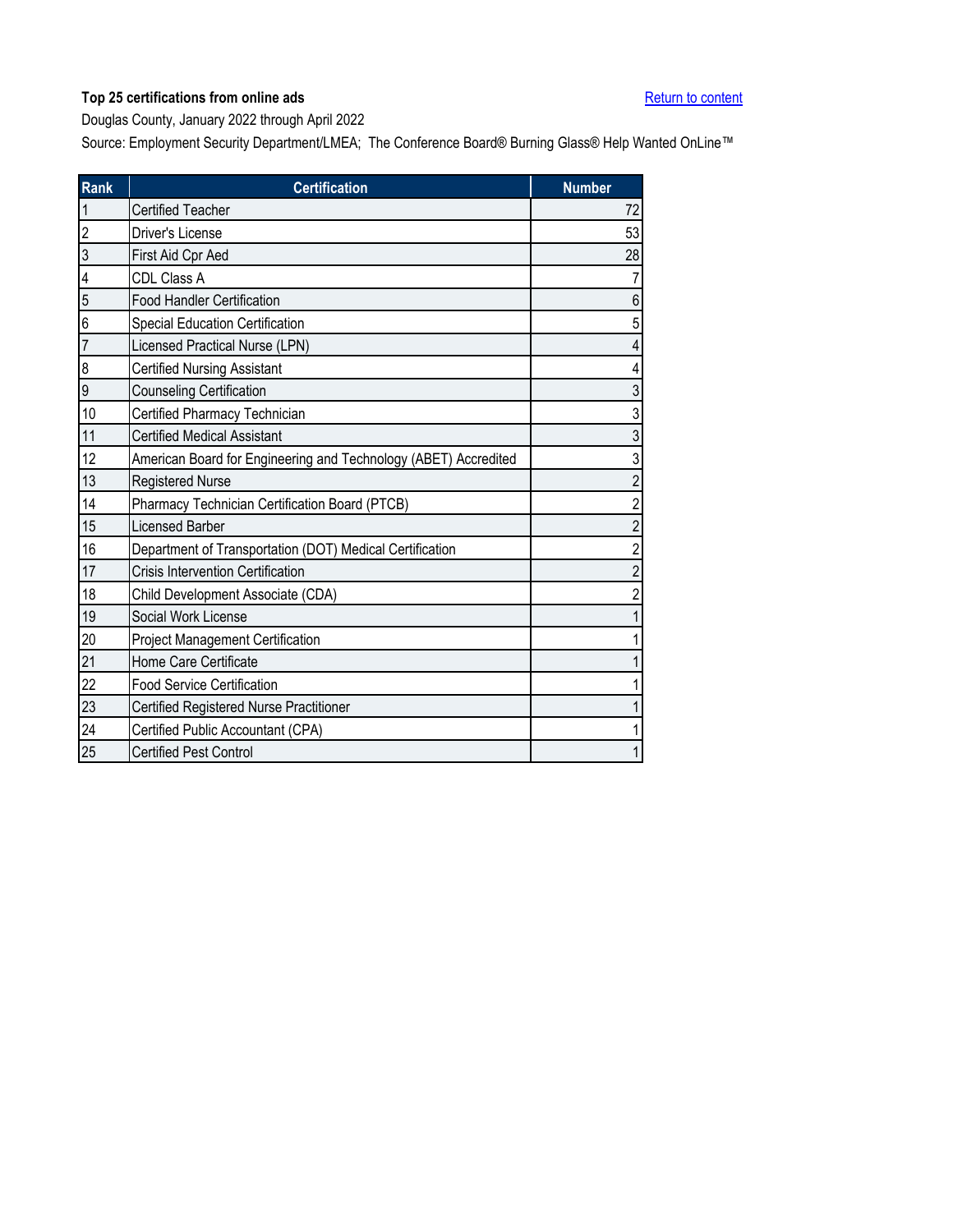<span id="page-11-0"></span>Ferry County, January 2022 through April 2022

| <b>Rank</b>    | <b>Certification</b>                        | <b>Number</b>  |
|----------------|---------------------------------------------|----------------|
|                | <b>Driver's License</b>                     | 15             |
| $\overline{c}$ | <b>Certified Teacher</b>                    | 3              |
| 3              | <b>Hazardous Materials Certification</b>    | $\overline{2}$ |
| $\overline{4}$ | <b>CDL Class A</b>                          | 2              |
| 5              | <b>Registered Nurse</b>                     |                |
| 6              | Registered Health Information Technician    |                |
|                | Registered Health Information Administrator |                |
| 8              | Professional in Human Resources             |                |
| 9              | First Aid Cpr Aed                           |                |
| 10             | <b>Control Plans</b>                        |                |
| 11             | Chain Saw Certified                         |                |
| 12             | <b>Certified Professional Coder</b>         |                |
| 13             | <b>Certified Pest Control</b>               |                |
| 14             | Certified Heavy Equipment Operator          |                |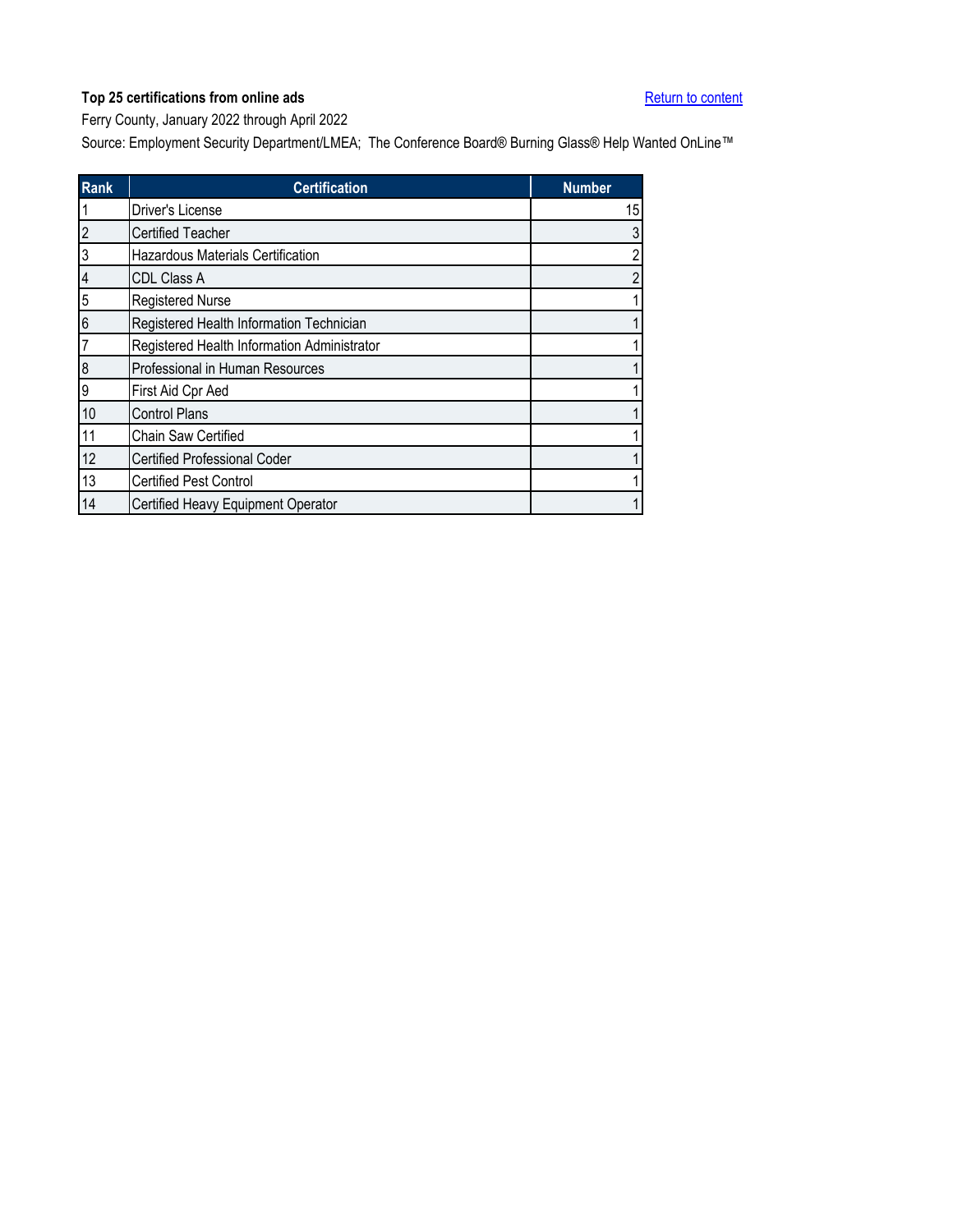<span id="page-12-0"></span>Franklin County, January 2022 through April 2022

| <b>Rank</b>    | <b>Certification</b>                                        | <b>Number</b>  |
|----------------|-------------------------------------------------------------|----------------|
| $\mathbf{1}$   | <b>Driver's License</b>                                     | 288            |
| $\overline{2}$ | <b>Certified Teacher</b>                                    | 68             |
| 3              | CDL Class A                                                 | 40             |
| 4              | Registered Nurse                                            | 23             |
| 5              | First Aid Cpr Aed                                           | 14             |
| 6              | ServSafe                                                    | 11             |
| $\overline{7}$ | <b>OSHA Forklift Certification</b>                          | 10             |
| 8              | Cdl Class B                                                 | 8              |
| 9              | Advanced Cardiac Life Support (ACLS) Certification          | 8              |
| 10             | Licensed Practical Nurse (LPN)                              | 7              |
| 11             | Pharmacy Technician Certification Board (PTCB)              | 6              |
| 12             | Occupational Safety and Health Administration Certification | 6              |
| 13             | <b>Food Service Certification</b>                           | 6              |
| 14             | Certified Registered Nurse Practitioner                     | 5              |
| 15             | <b>Certified Nursing Assistant</b>                          | 5              |
| 16             | <b>Certified Dietary Manager</b>                            | 5              |
| 17             | Certified Pharmacy Technician                               | 4              |
| 18             | Hazwoper                                                    | 3              |
| 19             | <b>Electrician Certification</b>                            | 3              |
| 20             | Certified Public Accountant (CPA)                           | 3              |
| 21             | Security Clearance                                          | $\overline{c}$ |
| 22             | Registered Dietitian                                        | 2              |
| 23             | Project Management Certification                            | $\overline{c}$ |
| 24             | Phlebotomy Certification                                    | $\overline{c}$ |
| 25             | <b>Mental Health Certification</b>                          | $\overline{2}$ |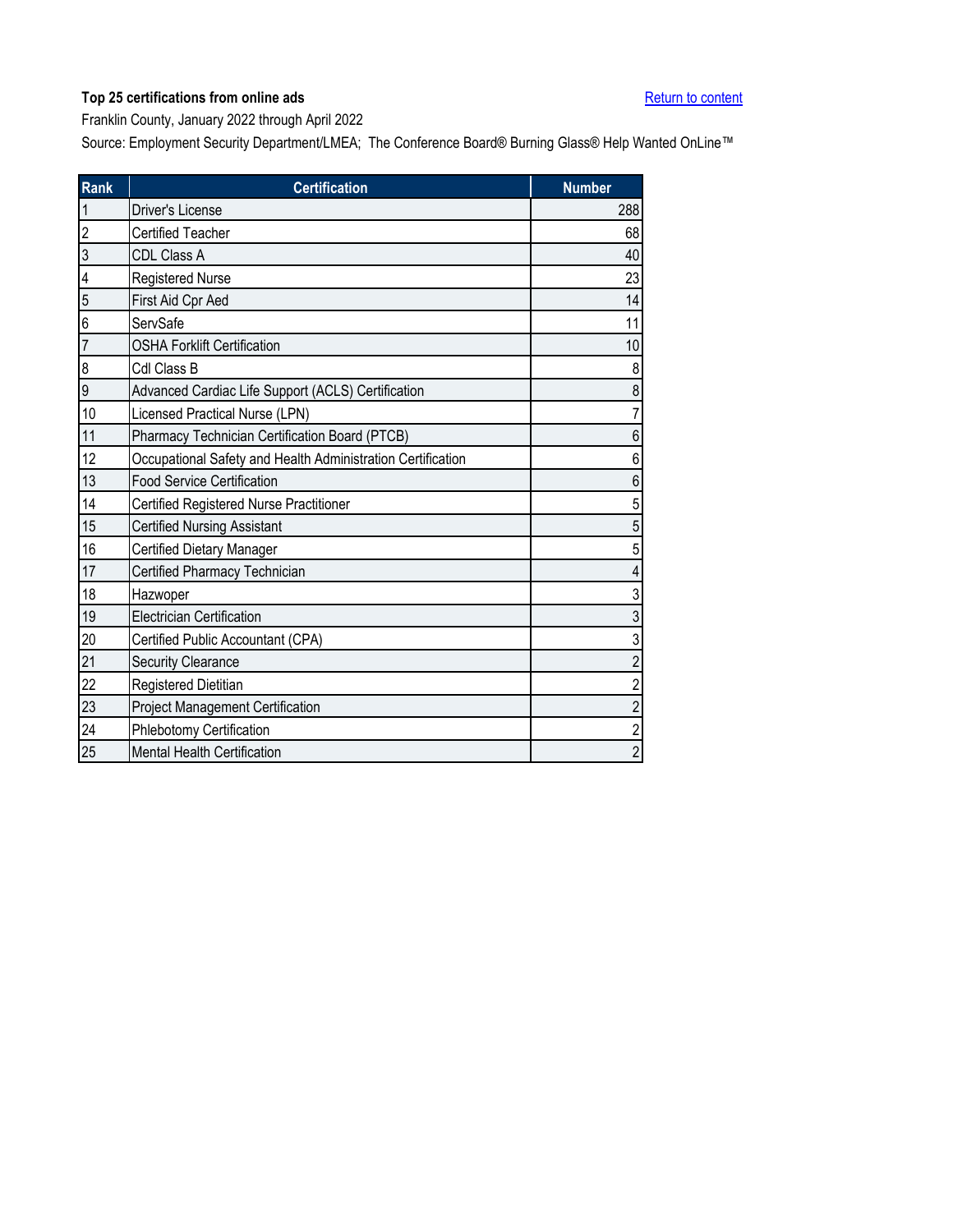<span id="page-13-0"></span>Garfield County, January 2022 through April 2022

| <b>Rank</b> | <b>Certification</b>             | <b>Number</b> |
|-------------|----------------------------------|---------------|
|             | Driver's License                 |               |
|             | <b>Certified Teacher</b>         |               |
|             | Basic Life Saving (BLS)          |               |
|             | Taxidermist                      |               |
| 5           | <b>Registered Nurse</b>          |               |
|             | 6 Licensed Practical Nurse (LPN) |               |
|             | 7 Criminal Justice Certification |               |
|             | 8 Commercial Pesticide License   |               |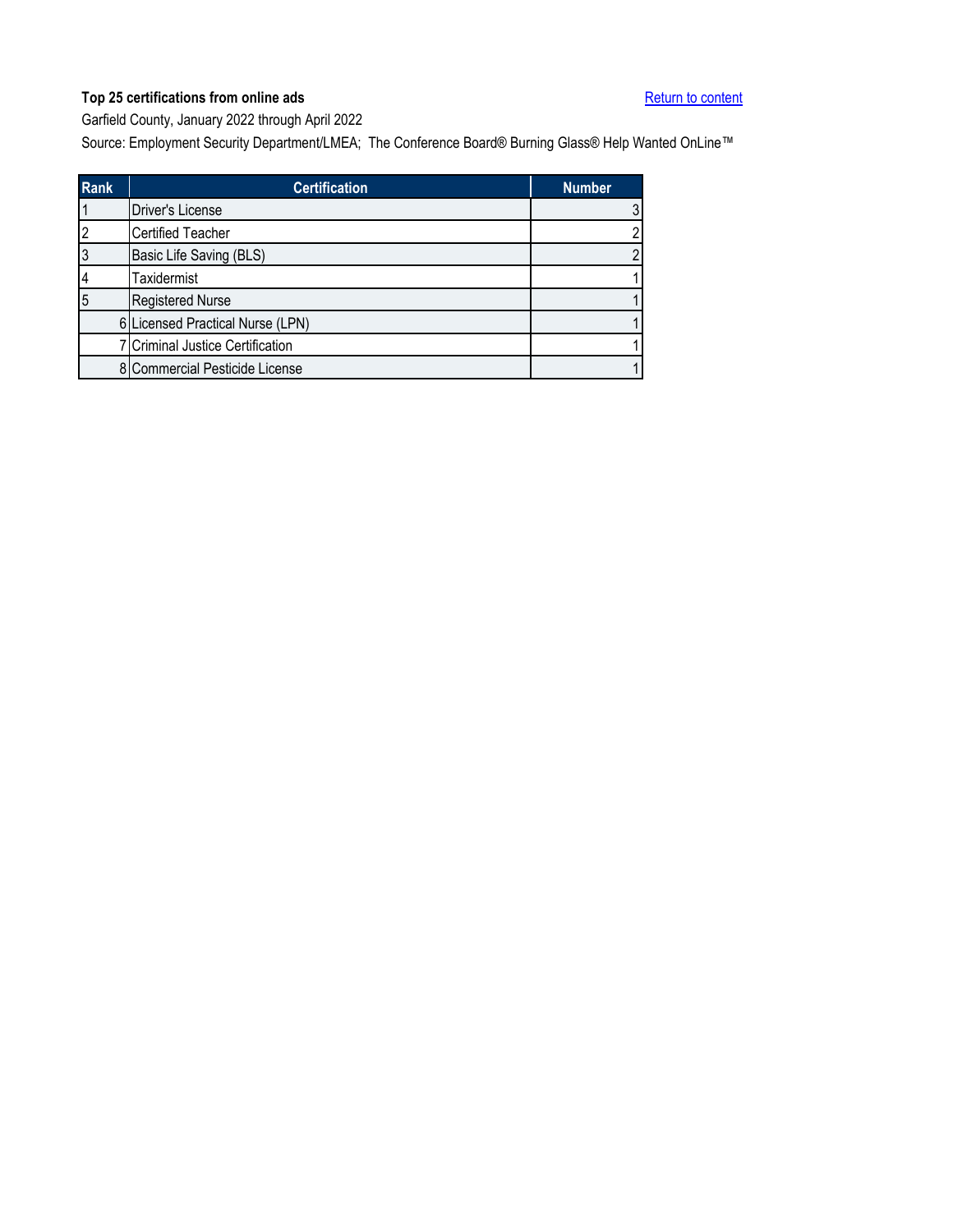<span id="page-14-0"></span>Grant County, January 2022 through April 2022

| Rank           | <b>Certification</b>                                            | <b>Number</b>  |
|----------------|-----------------------------------------------------------------|----------------|
| $\mathbf{1}$   | <b>Driver's License</b>                                         | 301            |
| $\overline{2}$ | First Aid Cpr Aed                                               | 50             |
| 3              | <b>CDL Class A</b>                                              | 31             |
| 4              | Certified Teacher                                               | 27             |
| 5              | Registered Nurse                                                | 20             |
| 6              | <b>Project Management Certification</b>                         | 11             |
| $\overline{7}$ | IT Infrastructure Library (ITIL) Certification                  | 11             |
| 8              | Licensed Practical Nurse (LPN)                                  | 10             |
| 9              | ServSafe                                                        | 9              |
| 10             | American Board for Engineering and Technology (ABET) Accredited | 9              |
| 11             | <b>Food Service Certification</b>                               | 8              |
| 12             | Certified Dietary Manager                                       | 8              |
| 13             | Professional in Human Resources                                 |                |
| 14             | <b>Certified Nursing Assistant</b>                              | $\overline{7}$ |
| 15             | Senior Professional in Human Resources                          | 6              |
| 16             | <b>OSHA Forklift Certification</b>                              | 6              |
| 17             | <b>Food Handler Certification</b>                               | 6              |
| 18             | CompTIA Network+                                                | 6              |
| 19             | Certified Medical Laboratory Technician                         | 6              |
| 20             | Advanced Cardiac Life Support (ACLS) Certification              | 5              |
| 21             | <b>Security Clearance</b>                                       | 4              |
| 22             | <b>SHRM Senior Certified Professional</b>                       | 4              |
| 23             | SHRM Certified Professional (SHRM-CP)                           | 4              |
| 24             | Project Management Professional (PMP)                           | 4              |
| 25             | Licensed Vocational Nurse (LVN)                                 | $\overline{4}$ |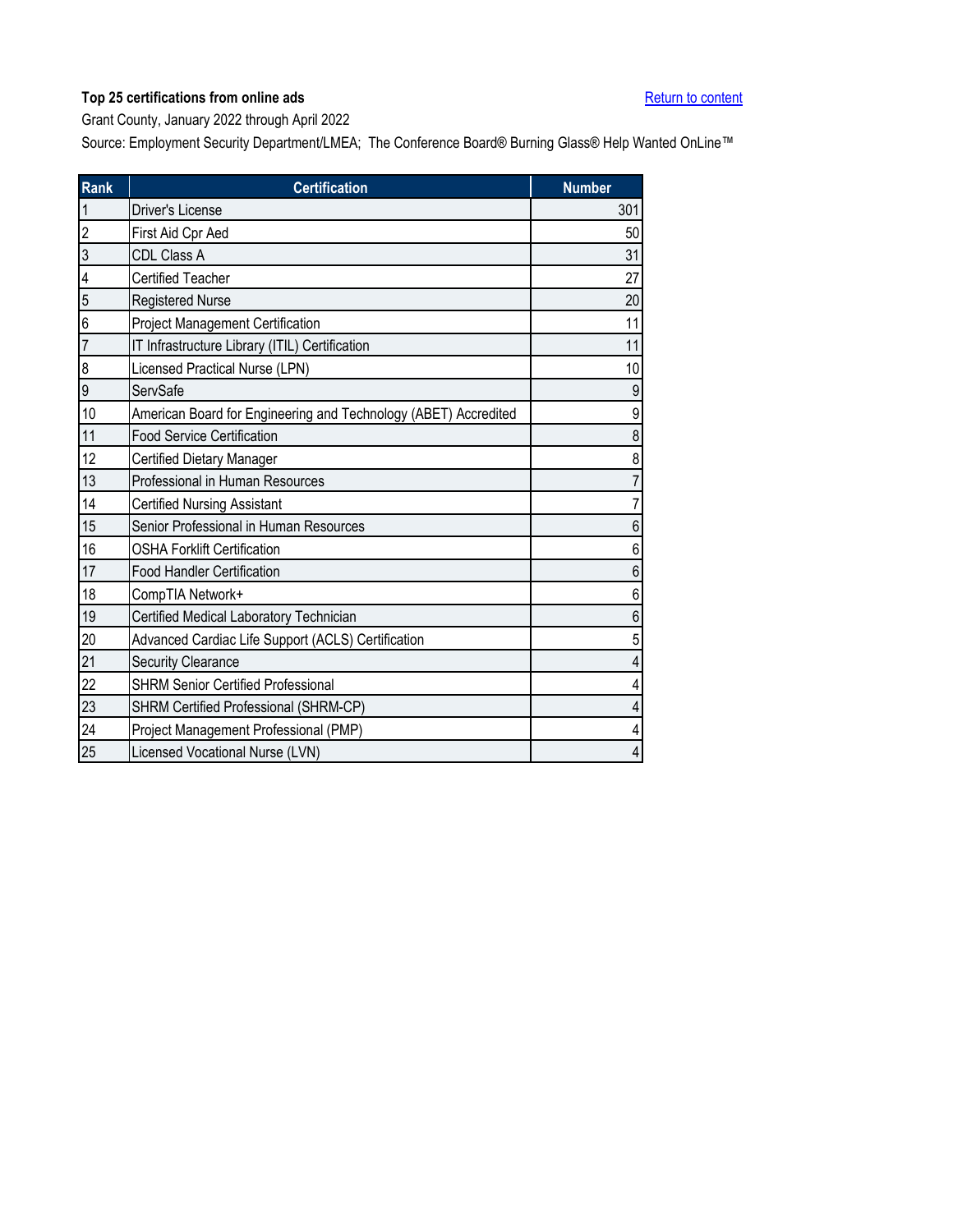<span id="page-15-0"></span>Grays Harbor County, January 2022 through April 2022

| <b>Rank</b>    | <b>Certification</b>                                             | <b>Number</b>  |
|----------------|------------------------------------------------------------------|----------------|
| $\mathbf{1}$   | Driver's License                                                 | 142            |
| $\overline{a}$ | First Aid Cpr Aed                                                | 35             |
| $\overline{3}$ | Registered Nurse                                                 | 25             |
| 4              | <b>Certified Teacher</b>                                         | 23             |
| 5              | Basic Life Saving (BLS)                                          | 21             |
| 6              | Licensed Mental Health Counselor (LMHC)                          | 17             |
| $\overline{7}$ | Licensed Independent Clinical Social Worker (LICSW)              | 17             |
| 8              | Advanced Cardiac Life Support (ACLS) Certification               | 12             |
| 9              | Licensed Practical Nurse (LPN)                                   | 11             |
| 10             | Emergency Medical Technician (EMT)                               | 9              |
| 11             | Basic Cardiac Life Support Certification                         | 9              |
| 12             | <b>Counseling Certification</b>                                  | 6              |
| 13             | Social Work License                                              | 5              |
| 14             | National Board for Certification in Occupational Therapy (NBCOT) | 5              |
| 15             | Licensed Marriage and Family Therapist                           | 5              |
| 16             | <b>Certified Nursing Assistant</b>                               | 5              |
| 17             | American Physical Therapy Association (APTA) Certification       | 5              |
| 18             | <b>Pharmacist License</b>                                        | 4              |
| 19             | <b>Paramedic Certification</b>                                   | 4              |
| 20             | Licensed Vocational Nurse (LVN)                                  | 4              |
| 21             | Certified Occupational Therapy Assistant (COTA)                  | 4              |
| 22             | Certified A+ Technician                                          |                |
| 23             | Registered Health Information Technician                         | $\mathfrak{S}$ |
| 24             | <b>Registered Dietitian</b>                                      | $\overline{3}$ |
| 25             | Registered Congenital Cardiac Sonographer                        | $\overline{3}$ |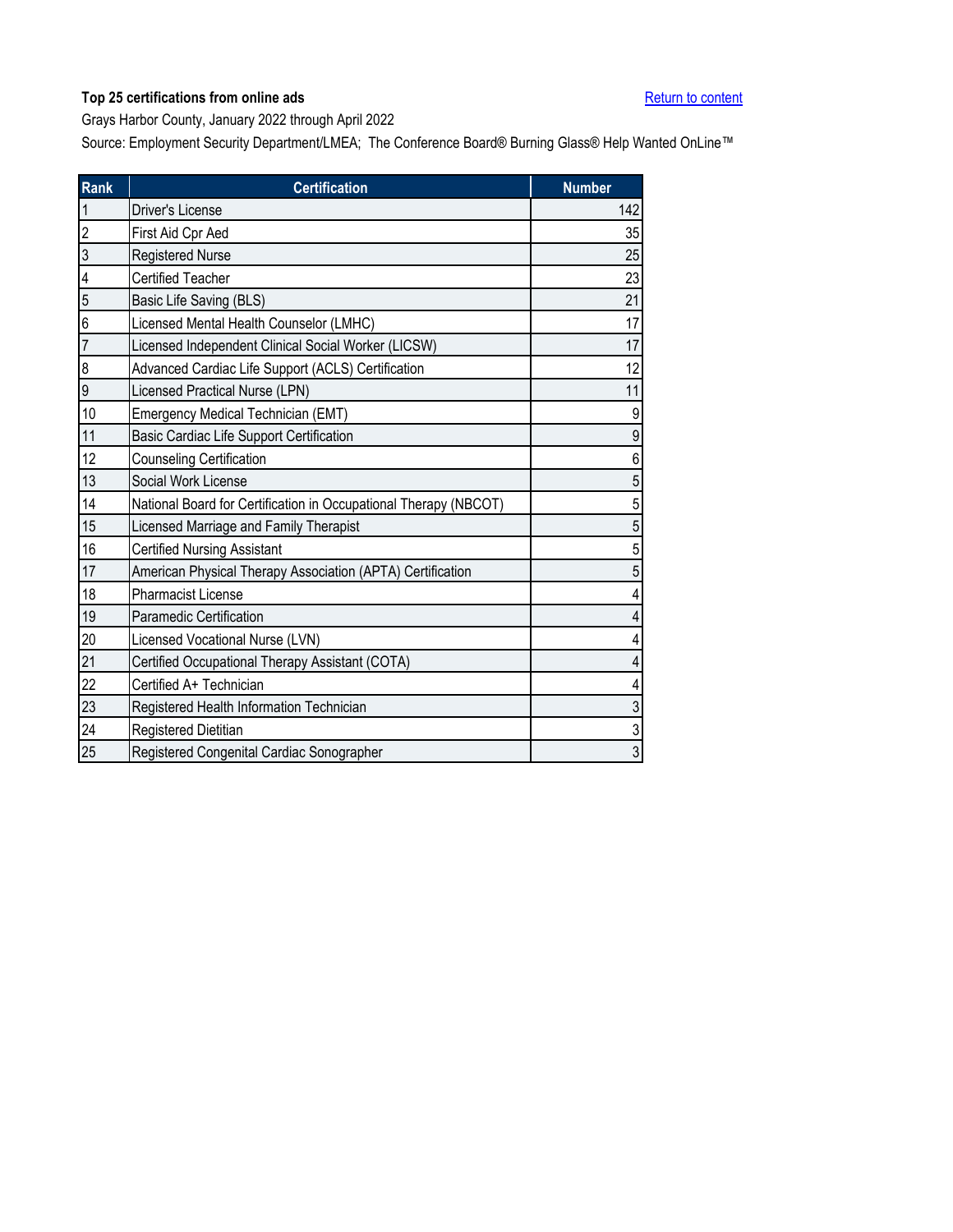<span id="page-16-0"></span>Island County, January 2022 through April 2022

| <b>Rank</b>    | <b>Certification</b>                                            | <b>Number</b>  |
|----------------|-----------------------------------------------------------------|----------------|
| $\mathbf{1}$   | American Board for Engineering and Technology (ABET) Accredited | 328            |
| $\overline{2}$ | Driver's License                                                | 307            |
| 3              | <b>Security Clearance</b>                                       | 82             |
| 4              | First Aid Cpr Aed                                               | 51             |
| 5              | Federal Aviation Administration (FAA) Certification             | 31             |
| 6              | <b>Registered Nurse</b>                                         | 30             |
| $\overline{7}$ | CDL Class A                                                     | 29             |
| 8              | Basic Life Saving (BLS)                                         | 26             |
| 9              | <b>Food Handler Certification</b>                               | 16             |
| 10             | CompTIA Security+                                               | 14             |
| 11             | Certified Information Systems Security Professional (CISSP)     | 14             |
| 12             | Project Management Certification                                | 13             |
| 13             | Social Work License                                             | 12             |
| 14             | Licensed Independent Clinical Social Worker (LICSW)             | 12             |
| 15             | <b>Commercial Pilot's License</b>                               | 12             |
| 16             | Cisco Certified Network Associate (CCNA)                        | 12             |
| 17             | <b>Certified Nursing Assistant</b>                              | 12             |
| 18             | Basic Cardiac Life Support Certification                        | 12             |
| 19             | Licensed Mental Health Counselor (LMHC)                         | 11             |
| 20             | Advanced Cardiac Life Support (ACLS) Certification              | 11             |
| 21             | <b>SANS/GIAC Certification</b>                                  | 10             |
| 22             | Licensed Practical Nurse (LPN)                                  | 10             |
| 23             | Licensed Marriage and Family Therapist                          | 9              |
| 24             | Home Care Certificate                                           | 9              |
| 25             | Certified Registered Nurse Practitioner                         | $\overline{9}$ |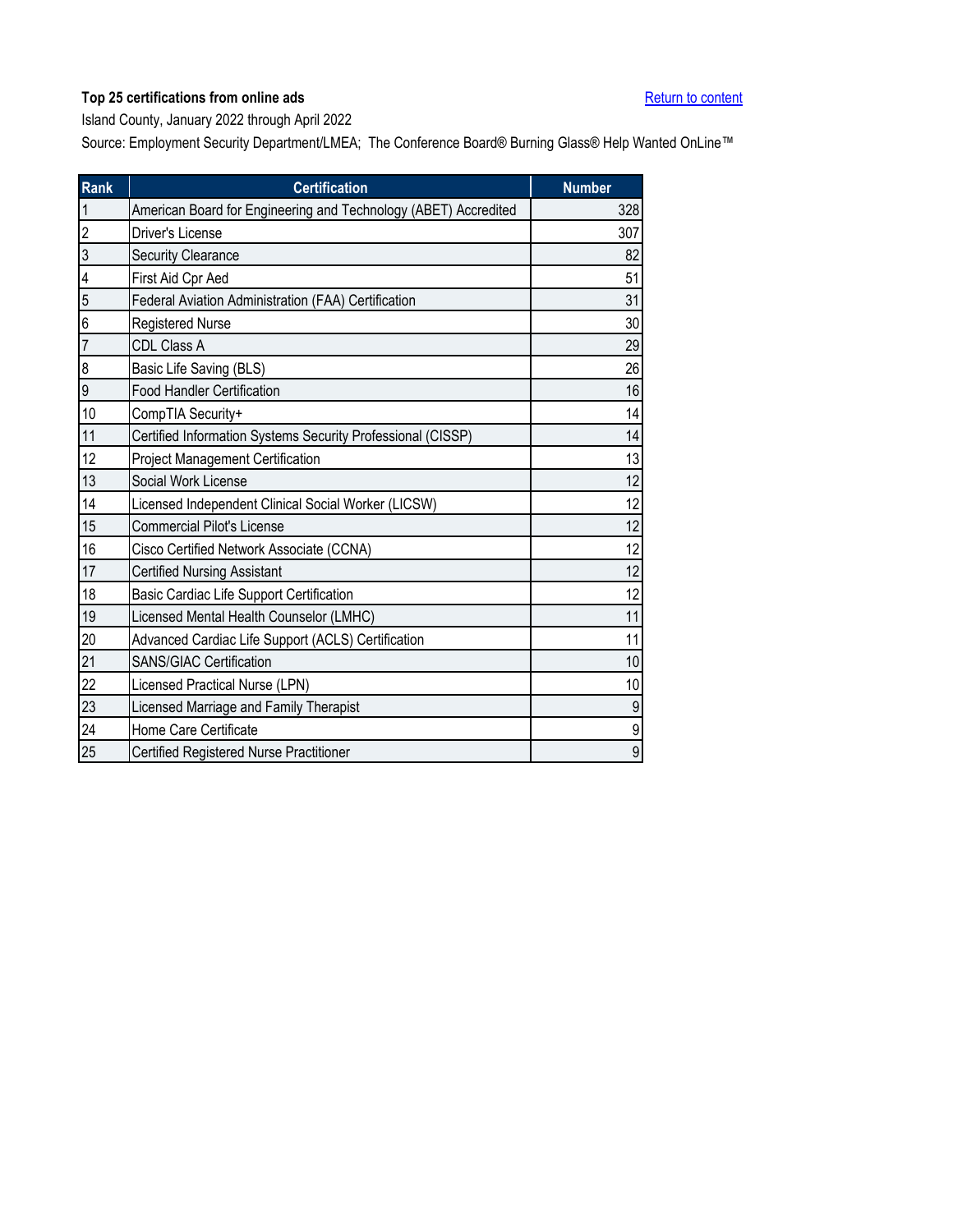<span id="page-17-0"></span>Jefferson County, January 2022 through April 2022

| <b>Rank</b>    | <b>Certification</b>                                               | <b>Number</b>  |
|----------------|--------------------------------------------------------------------|----------------|
| $\mathbf{1}$   | Driver's License                                                   | 154            |
| $\overline{2}$ | Basic Life Saving (BLS)                                            | 137            |
| 3              | American Board for Engineering and Technology (ABET) Accredited    | 133            |
| 4              | <b>Registered Nurse</b>                                            | 92             |
| 5              | First Aid Cpr Aed                                                  | 78             |
| 6              | Basic Cardiac Life Support Certification                           | 60             |
| $\overline{7}$ | Advanced Cardiac Life Support (ACLS) Certification                 | 45             |
| 8              | Licensed Practical Nurse (LPN)                                     | 30             |
| 9              | Neonatal Resuscitation Program (NRP)                               | 28             |
| 10             | <b>Certified Medical Assistant</b>                                 | 28             |
| 11             | <b>Security Clearance</b>                                          | 26             |
| 12             | Certified Nurse Operating Room (CNOR)                              | 20             |
| 13             | Phlebotomy Certification                                           | 15             |
| 14             | <b>Certified Nursing Assistant</b>                                 | 15             |
| 15             | Federal Aviation Administration (FAA) Certification                | 12             |
| 16             | American Registry of Radiologic Technologists (ARRT) Certification | 12             |
| 17             | <b>Certified Teacher</b>                                           | 9              |
| 18             | Cisco Certified Network Associate (CCNA)                           | 8              |
| 19             | Certified Information Systems Security Professional (CISSP)        | 8              |
| 20             | Respiratory Care Practitioner (RCP)                                |                |
| 21             | Pediatric Advanced Life Support (PALS) Certification               | $\overline{7}$ |
| 22             | Emergency Medical Technician (EMT)                                 | 6              |
| 23             | CompTIA Security+                                                  | 6              |
| 24             | Certified Registered Nurse Practitioner                            | 6              |
| 25             | <b>SANS/GIAC Certification</b>                                     | 5              |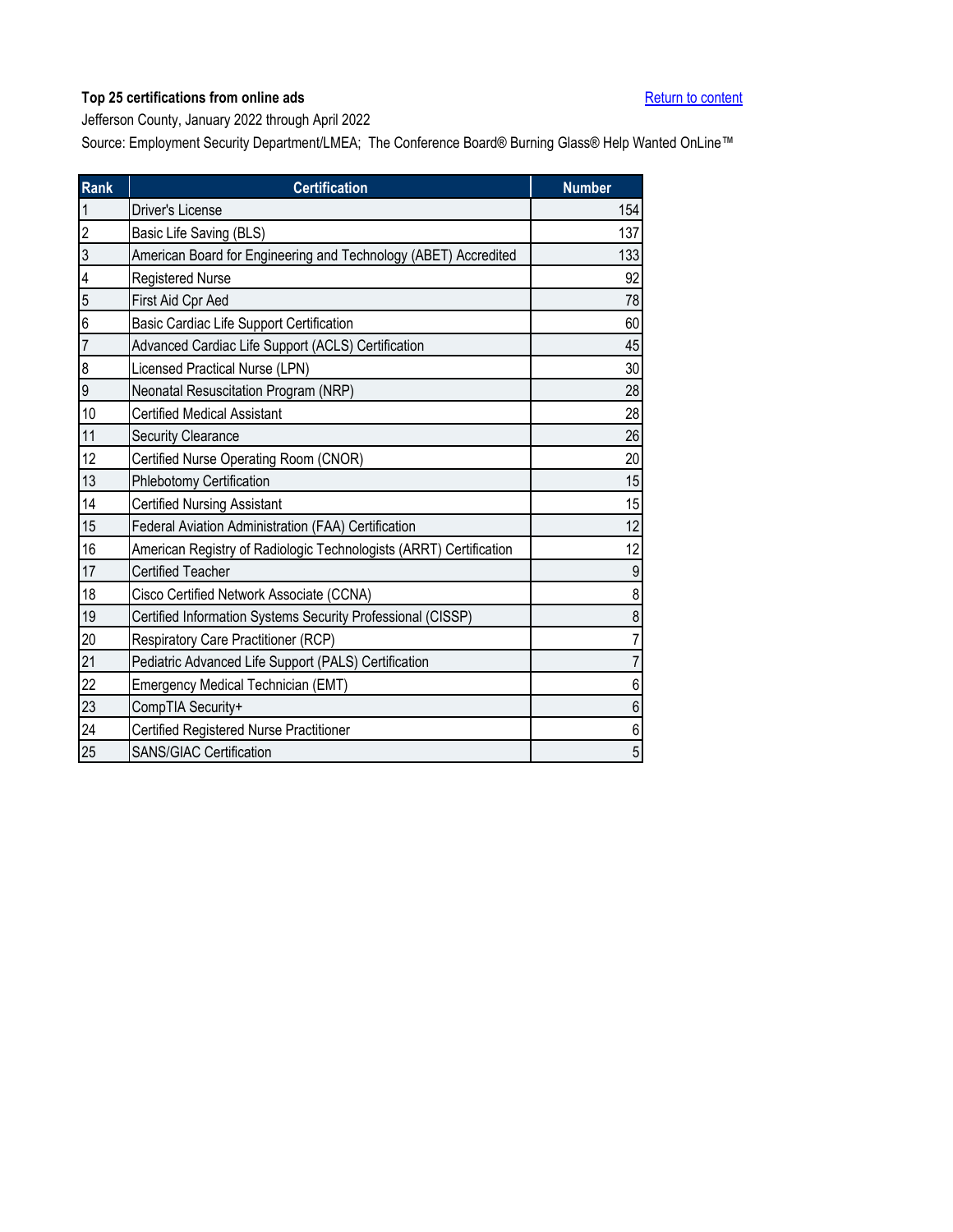<span id="page-18-0"></span>King County, January 2022 through April 2022

| <b>Rank</b>    | <b>Certification</b>                                            | <b>Number</b> |
|----------------|-----------------------------------------------------------------|---------------|
| $\mathbf{1}$   | Driver's License                                                | 17,278        |
| $\overline{c}$ | Registered Nurse                                                | 4,417         |
| $\overline{3}$ | American Board for Engineering and Technology (ABET) Accredited | 3,531         |
| 4              | First Aid Cpr Aed                                               | 3,289         |
| 5              | <b>Security Clearance</b>                                       | 2,230         |
| 6              | <b>Project Management Certification</b>                         | 1,870         |
| $\overline{7}$ | Advanced Cardiac Life Support (ACLS) Certification              | 1,404         |
| 8              | Basic Life Saving (BLS)                                         | 1,364         |
| 9              | Certified Registered Nurse Practitioner                         | 1,354         |
| 10             | CDL Class A                                                     | 1,325         |
| 11             | Certified Public Accountant (CPA)                               | 1,051         |
| 12             | Project Management Professional (PMP)                           | 1,048         |
| 13             | Basic Cardiac Life Support Certification                        | 971           |
| 14             | <b>Food Handler Certification</b>                               | 907           |
| 15             | Licensed Practical Nurse (LPN)                                  | 677           |
| 16             | <b>Certified Medical Assistant</b>                              | 618           |
| 17             | Certified Information Systems Security Professional (CISSP)     | 612           |
| 18             | <b>Certified Nursing Assistant</b>                              | 600           |
| 19             | <b>Certified Teacher</b>                                        | 490           |
| 20             | <b>OSHA Forklift Certification</b>                              | 483           |
| 21             | Series 7                                                        | 448           |
| 22             | IT Infrastructure Library (ITIL) Certification                  | 445           |
| 23             | Licensed Independent Clinical Social Worker (LICSW)             | 434           |
| 24             | Licensed Professional Engineer                                  | 423           |
| 25             | Licensed Mental Health Counselor (LMHC)                         | 416           |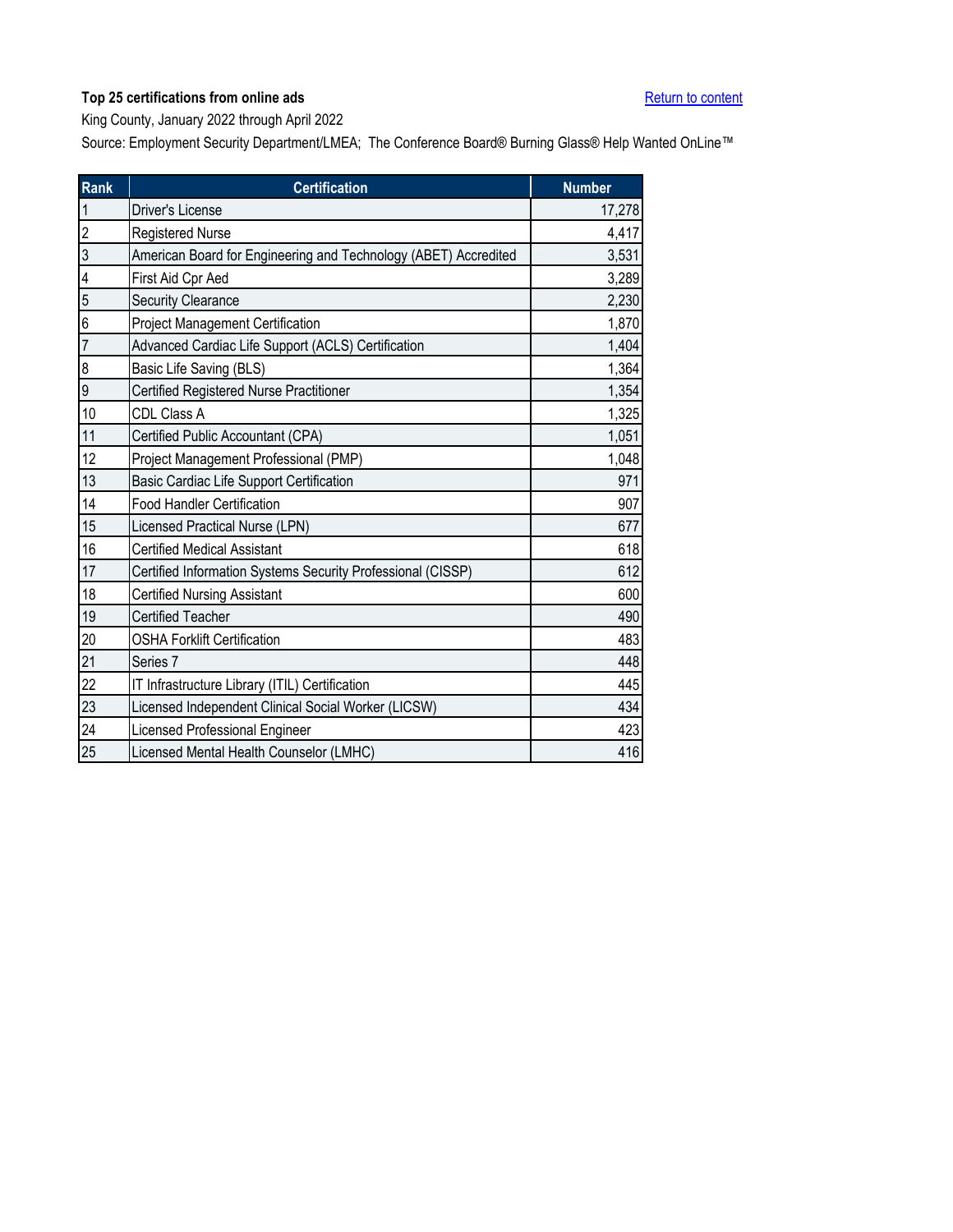<span id="page-19-0"></span>Kitsap County, January 2022 through April 2022

| <b>Rank</b>    | <b>Certification</b>                                            | <b>Number</b> |
|----------------|-----------------------------------------------------------------|---------------|
| $\mathbf{1}$   | American Board for Engineering and Technology (ABET) Accredited | 1,419         |
| $\overline{2}$ | Driver's License                                                | 1,369         |
| 3              | Security Clearance                                              | 776           |
| 4              | <b>Registered Nurse</b>                                         | 552           |
| 5              | Certified Registered Nurse Practitioner                         | 310           |
| 6              | First Aid Cpr Aed                                               | 219           |
| $\overline{7}$ | Basic Cardiac Life Support Certification                        | 179           |
| 8              | Basic Life Saving (BLS)                                         | 165           |
| 9              | CDL Class A                                                     | 147           |
| 10             | <b>Certified Medical Assistant</b>                              | 130           |
| 11             | Licensed Practical Nurse (LPN)                                  | 116           |
| 12             | Advanced Cardiac Life Support (ACLS) Certification              | 116           |
| 13             | Licensed Independent Clinical Social Worker (LICSW)             | 97            |
| 14             | Project Management Certification                                | 88            |
| 15             | <b>Food Handler Certification</b>                               | 87            |
| 16             | American Heart Association Certification                        | 86            |
| 17             | Series 7                                                        | 83            |
| 18             | CompTIA Security+                                               | 82            |
| 19             | <b>Certified Nursing Assistant</b>                              | 78            |
| 20             | Certified Information Systems Security Professional (CISSP)     | 67            |
| 21             | Home Health Aide                                                | 65            |
| 22             | Certified Financial Planner (CFP)                               | 64            |
| 23             | Licensed Mental Health Counselor (LMHC)                         | 63            |
| 24             | Series 66                                                       | 61            |
| 25             | Licensed Marriage and Family Therapist                          | 61            |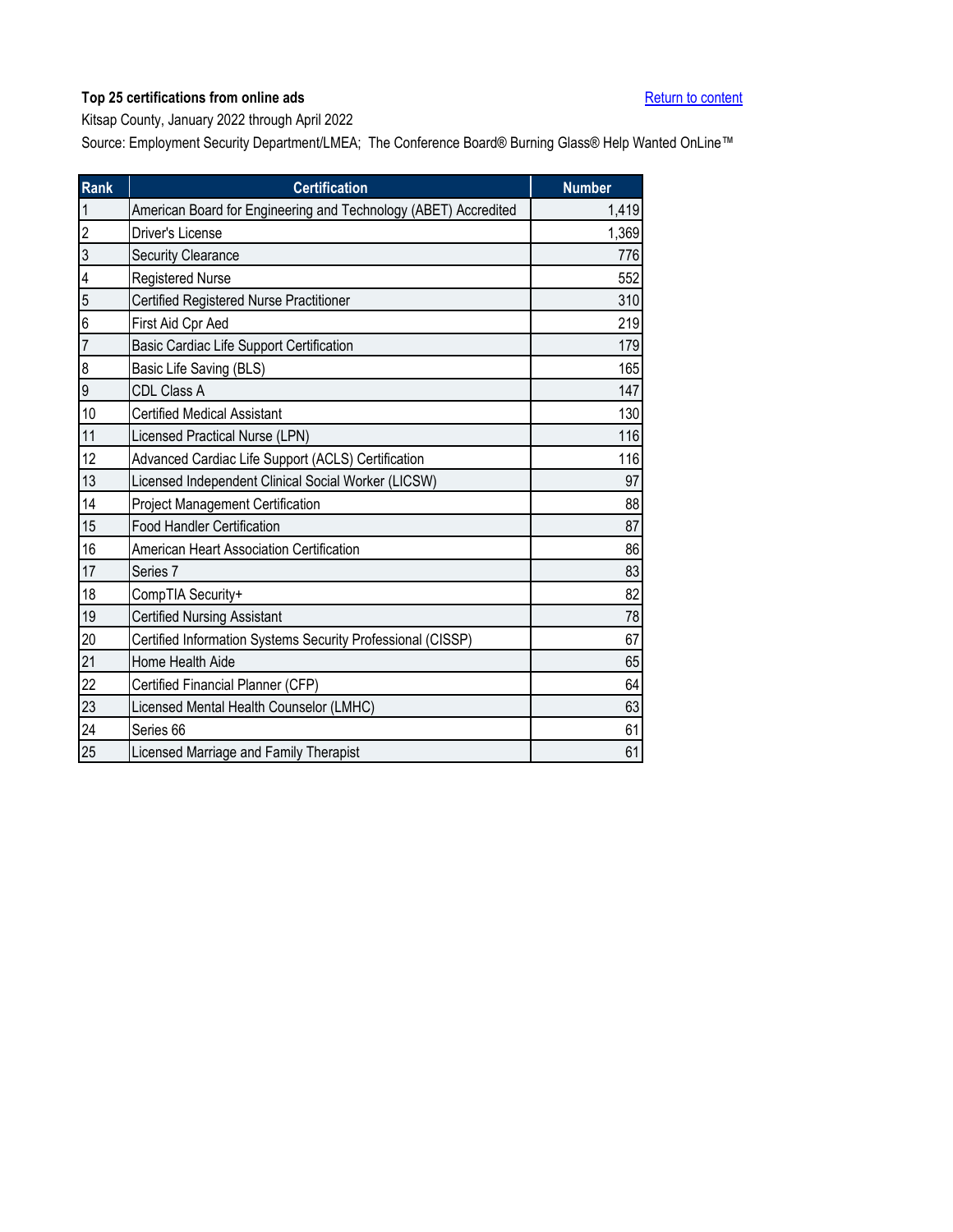<span id="page-20-0"></span>Kittitas County, January 2022 through April 2022

| <b>Rank</b>    | <b>Certification</b>                                           | <b>Number</b>  |
|----------------|----------------------------------------------------------------|----------------|
| 1              | Driver's License                                               | 86             |
| $\overline{c}$ | Leadership In Energy And Environmental Design (LEED) Certified | 24             |
| 3              | <b>Food Handler Certification</b>                              | 13             |
| 4              | Security Clearance                                             | 8              |
| 5              | First Aid Cpr Aed                                              | 8              |
| 6              | CDL Class A                                                    | 8              |
| 7              | <b>Certified Nursing Assistant</b>                             | 7              |
| 8              | Registered Nurse                                               | 6              |
| 9              | Advanced Cardiac Life Support (ACLS) Certification             | 4              |
| 10             | <b>Real Estate Certification</b>                               | 3              |
| 11             | Licensed Practical Nurse (LPN)                                 | 3              |
| 12             | Basic Life Saving (BLS)                                        | 3              |
| 13             | ServSafe                                                       | $\overline{2}$ |
| 14             | <b>Medical Examiner's License</b>                              | $\overline{c}$ |
| 15             | Licensed Vocational Nurse (LVN)                                | $\overline{2}$ |
| 16             | <b>Electrician Certification</b>                               | $\overline{c}$ |
| 17             | <b>Certified Teacher</b>                                       | $\overline{2}$ |
| 18             | Certified Registered Nurse Practitioner                        | $\overline{2}$ |
| 19             | <b>Certified Medical Assistant</b>                             | $\overline{2}$ |
| 20             | Certified First Responder                                      | $\overline{c}$ |
| 21             | Certified Financial Planner (CFP)                              | $\overline{c}$ |
| 22             | Cdl Class B                                                    | $\overline{2}$ |
| 23             | Basic Cardiac Life Support Certification                       | $\overline{2}$ |
| 24             | Aaahc                                                          | $\overline{2}$ |
| 25             | Training For Intervention Procedures (TIPS) Certification      | 1              |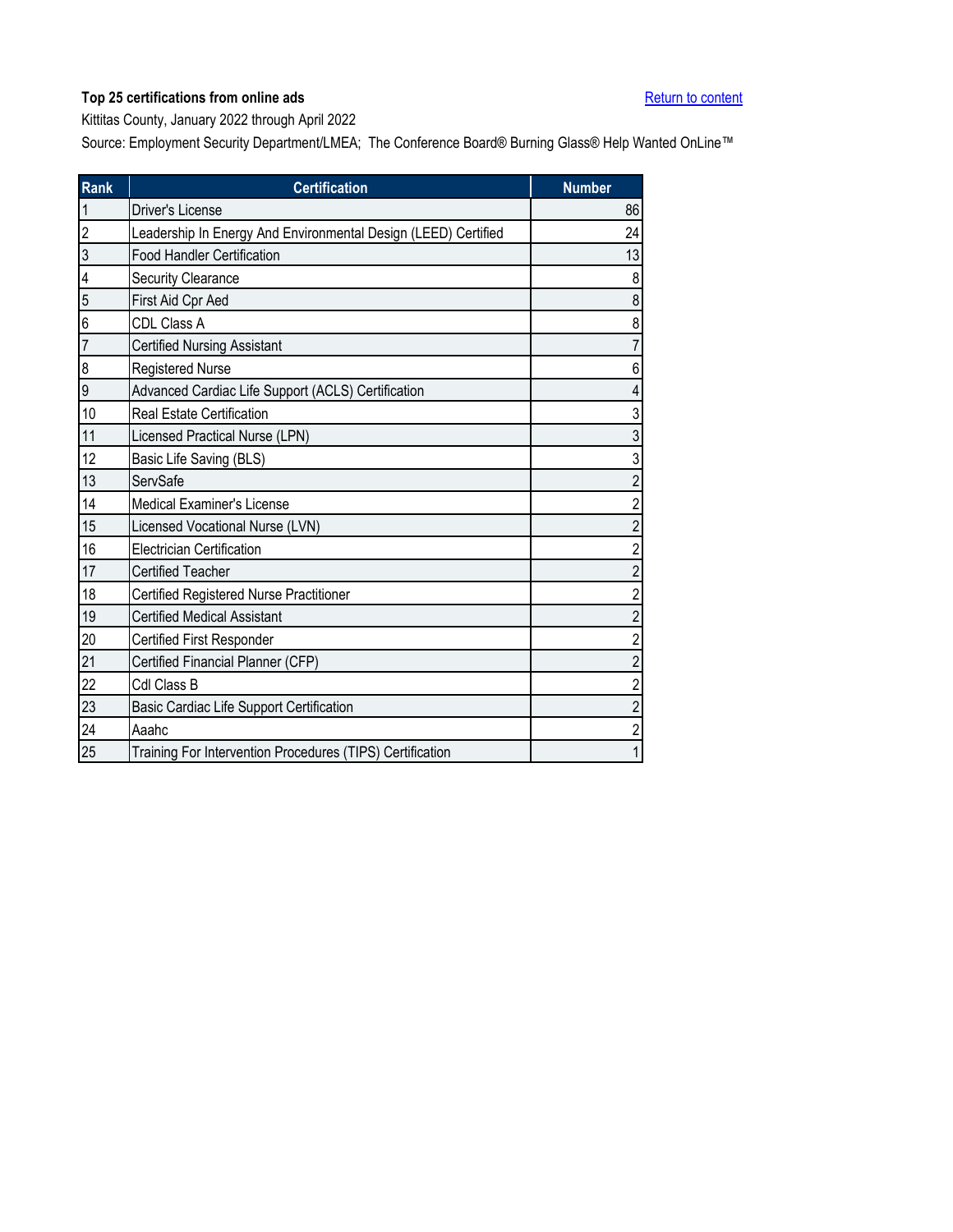<span id="page-21-0"></span>Klickitat County, January 2022 through April 2022

| <b>Rank</b>    | <b>Certification</b>                                         | <b>Number</b>  |
|----------------|--------------------------------------------------------------|----------------|
|                | Driver's License                                             | 50             |
| $\overline{c}$ | First Aid Cpr Aed                                            | 13             |
| 3              | <b>Certified Teacher</b>                                     | 8              |
| 4              | <b>Security Clearance</b>                                    | 7              |
| 5              | Air Brake Certified                                          |                |
| 6              | CDL Class A                                                  | 6              |
| 7              | <b>Registered Nurse</b>                                      | 3              |
| 8              | Licensed Practical Nurse (LPN)                               | 3              |
| 9              | Licensed Professional Surveyor                               | $\overline{2}$ |
| 10             | <b>Defensive Tactics</b>                                     | $\overline{2}$ |
| 11             | <b>Corrections Officer</b>                                   | $\overline{c}$ |
| 12             | <b>Certified Correctional Officer</b>                        | $\overline{2}$ |
| 13             | Basic Cardiac Life Support Certification                     | $\overline{2}$ |
| 14             | American Society For Clinical Pathology (ASCP) Certification | $\overline{c}$ |
| 15             | Six Sigma Green Belt Certification                           |                |
| 16             | Six Sigma Certification                                      |                |
| 17             | Six Sigma Black Belt Certification                           |                |
| 18             | <b>Project Management Certification</b>                      |                |
| 19             | <b>Procurement Certification</b>                             |                |
| 20             | Phlebotomy Certification                                     |                |
| 21             | Mortgage License                                             |                |
| 22             | Licensed Professional Geologist                              |                |
| 23             | Licensed Mental Health Counselor (LMHC)                      |                |
| 24             | Licensed Marriage and Family Therapist                       |                |
| 25             | Licensed Independent Clinical Social Worker (LICSW)          |                |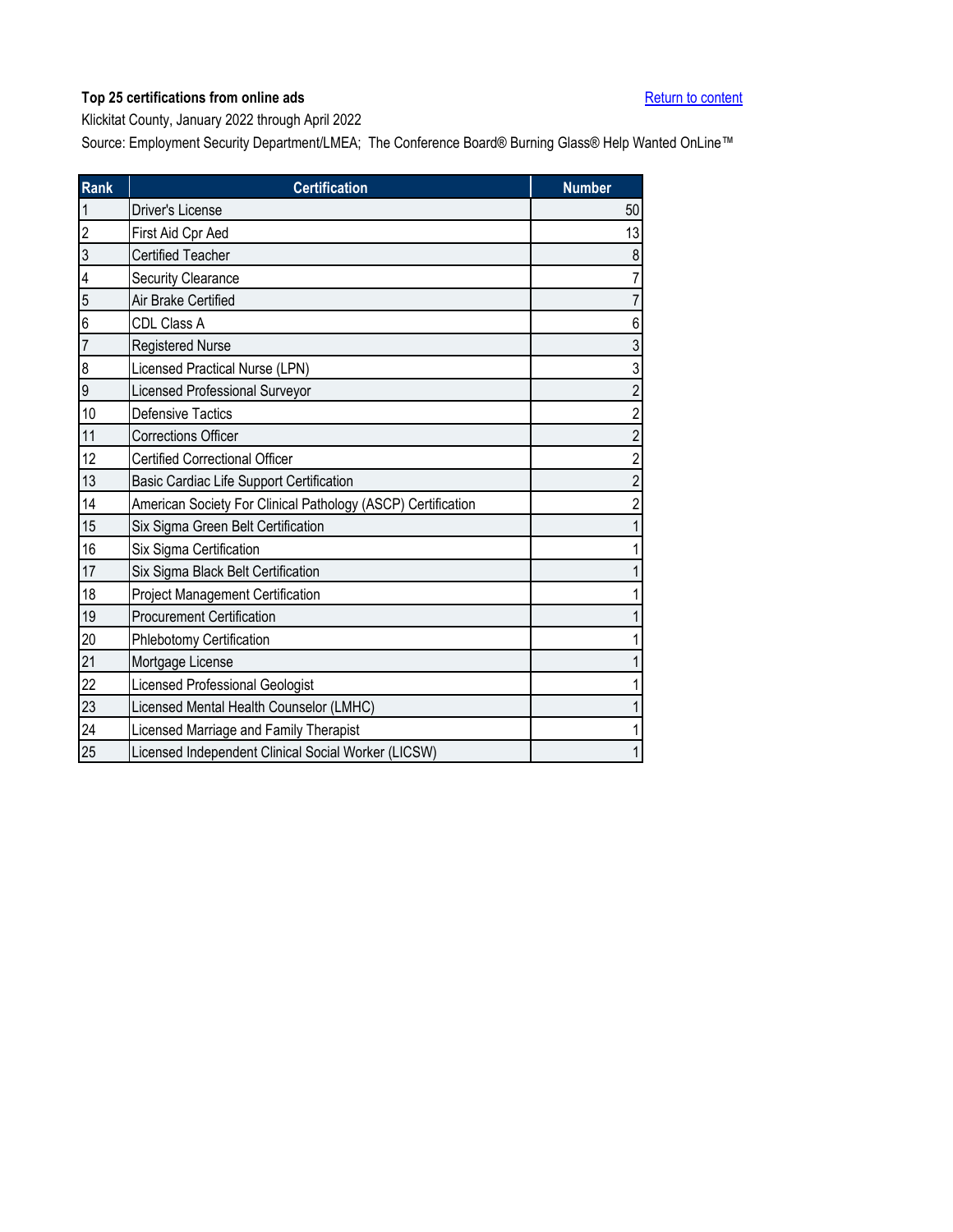<span id="page-22-0"></span>Lewis County, January 2022 through April 2022

| <b>Rank</b>    | <b>Certification</b>                                | <b>Number</b> |
|----------------|-----------------------------------------------------|---------------|
| $\mathbf{1}$   | <b>Driver's License</b>                             | 237           |
| $\overline{c}$ | <b>Registered Nurse</b>                             | 69            |
| 3              | First Aid Cpr Aed                                   | 46            |
| 4              | <b>Certified Nursing Assistant</b>                  | 20            |
| 5              | <b>CDL Class A</b>                                  | 20            |
| 6              | Basic Life Saving (BLS)                             | 20            |
| $\overline{7}$ | Licensed Practical Nurse (LPN)                      | 19            |
| 8              | Advanced Cardiac Life Support (ACLS) Certification  | 19            |
| 9              | Pharmacy Technician Certification Board (PTCB)      | 11            |
| 10             | <b>OSHA Forklift Certification</b>                  | 11            |
| 11             | Home Care Certificate                               | 10            |
| 12             | American Heart Association Certification            | 10            |
| 13             | <b>Certified Medical Assistant</b>                  | 9             |
| 14             | Licensed Mental Health Counselor (LMHC)             | 8             |
| 15             | <b>Certified Teacher</b>                            | 8             |
| 16             | ServSafe                                            | 7             |
| 17             | Emergency Medical Technician (EMT)                  | 7             |
| 18             | Basic Cardiac Life Support Certification            | 7             |
| 19             | Certified Registered Nurse Practitioner             | 6             |
| 20             | Certified Pharmacy Technician                       | 6             |
| 21             | Phlebotomy Certification                            | 5             |
| 22             | Certified Nurse Operating Room (CNOR)               | 5             |
| 23             | Social Work License                                 | 4             |
| 24             | <b>Pharmacist License</b>                           | 4             |
| 25             | Licensed Independent Clinical Social Worker (LICSW) | 4             |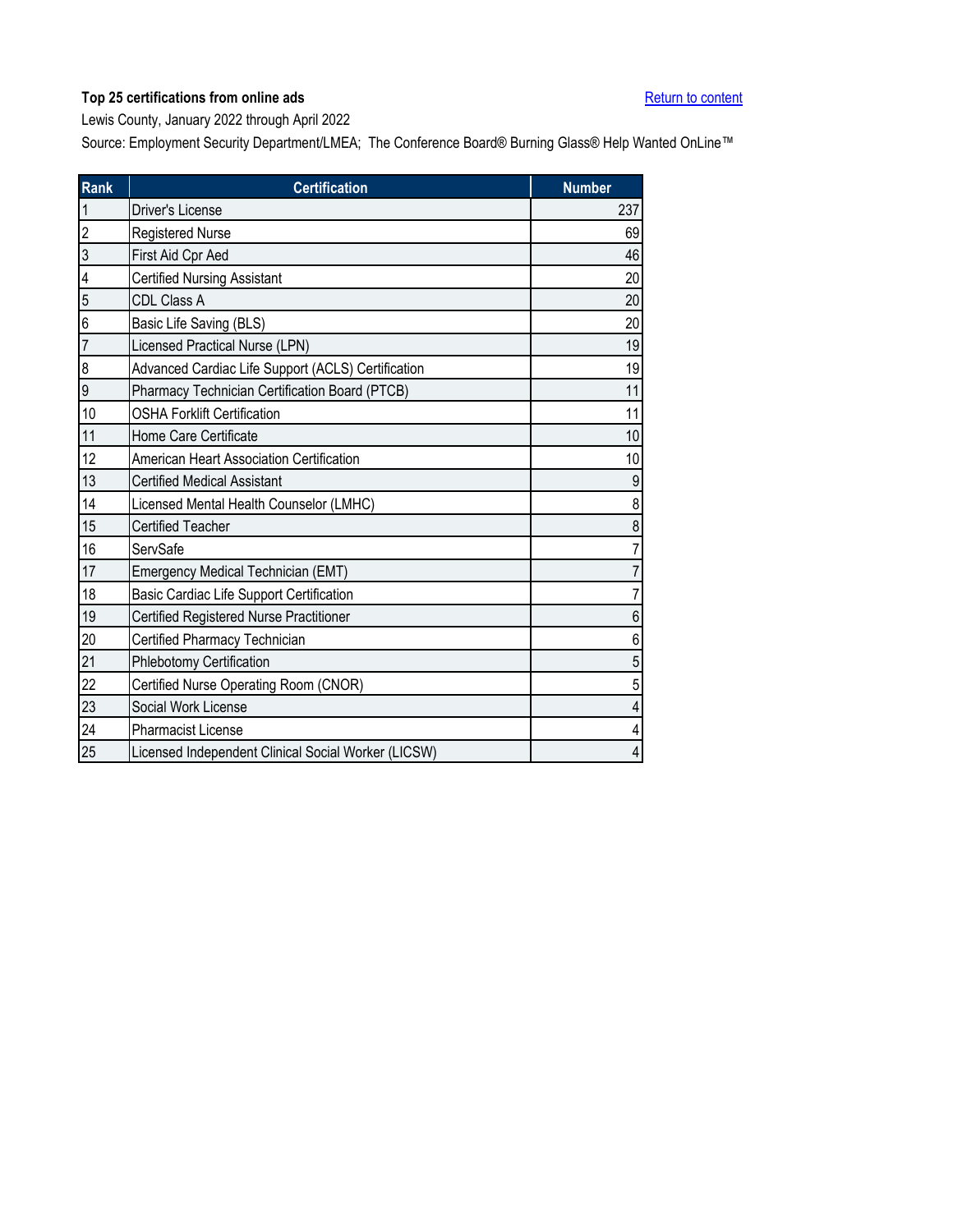<span id="page-23-0"></span>Lincoln County, January 2022 through April 2022

| <b>Rank</b>    | <b>Certification</b>                               | <b>Number</b>           |
|----------------|----------------------------------------------------|-------------------------|
| $\mathbf{1}$   | <b>Driver's License</b>                            | 42                      |
| $\overline{2}$ | First Aid Cpr Aed                                  | 13                      |
| 3              | <b>Registered Nurse</b>                            | $\overline{7}$          |
| 4              | <b>Certified Nursing Assistant</b>                 | 4                       |
| 5              | Advanced Cardiac Life Support (ACLS) Certification | $\overline{\mathbf{4}}$ |
| 6              | <b>Certified Teacher</b>                           | 3                       |
| $\overline{7}$ | CDL Class A                                        | $\mathfrak{S}$          |
| 8              | Senior Professional in Human Resources             | $\sqrt{2}$              |
| 9              | SHRM Certified Professional (SHRM-CP)              | $\overline{2}$          |
| 10             | Hazardous Materials Certification                  | $\overline{\mathbf{c}}$ |
| 11             | Series <sub>6</sub>                                | $\overline{1}$          |
| 12             | Police Officer                                     | $\mathbf 1$             |
| 13             | Neonatal Resuscitation Program (NRP)               | 1                       |
| 14             | Mortgage License                                   | 1                       |
| 15             | Insurance License                                  | 1                       |
| 16             | Insurance Agent Certification                      | 1                       |
| 17             | Hazwoper                                           | 1                       |
| 18             | Emergency Medical Technician (EMT)                 | 1                       |
| 19             | <b>Electrician Certification</b>                   | 1                       |
| 20             | Dental Hygienist Certification                     | 1                       |
| 21             | Chiropractor License                               | 1                       |
| 22             | Certified Flight Registered Nurse                  | 1                       |
| 23             | Cdl Class B                                        | $\mathbf 1$             |
| 24             | Basic Life Saving (BLS)                            | 1                       |
| 25             | Basic Cardiac Life Support Certification           | 1                       |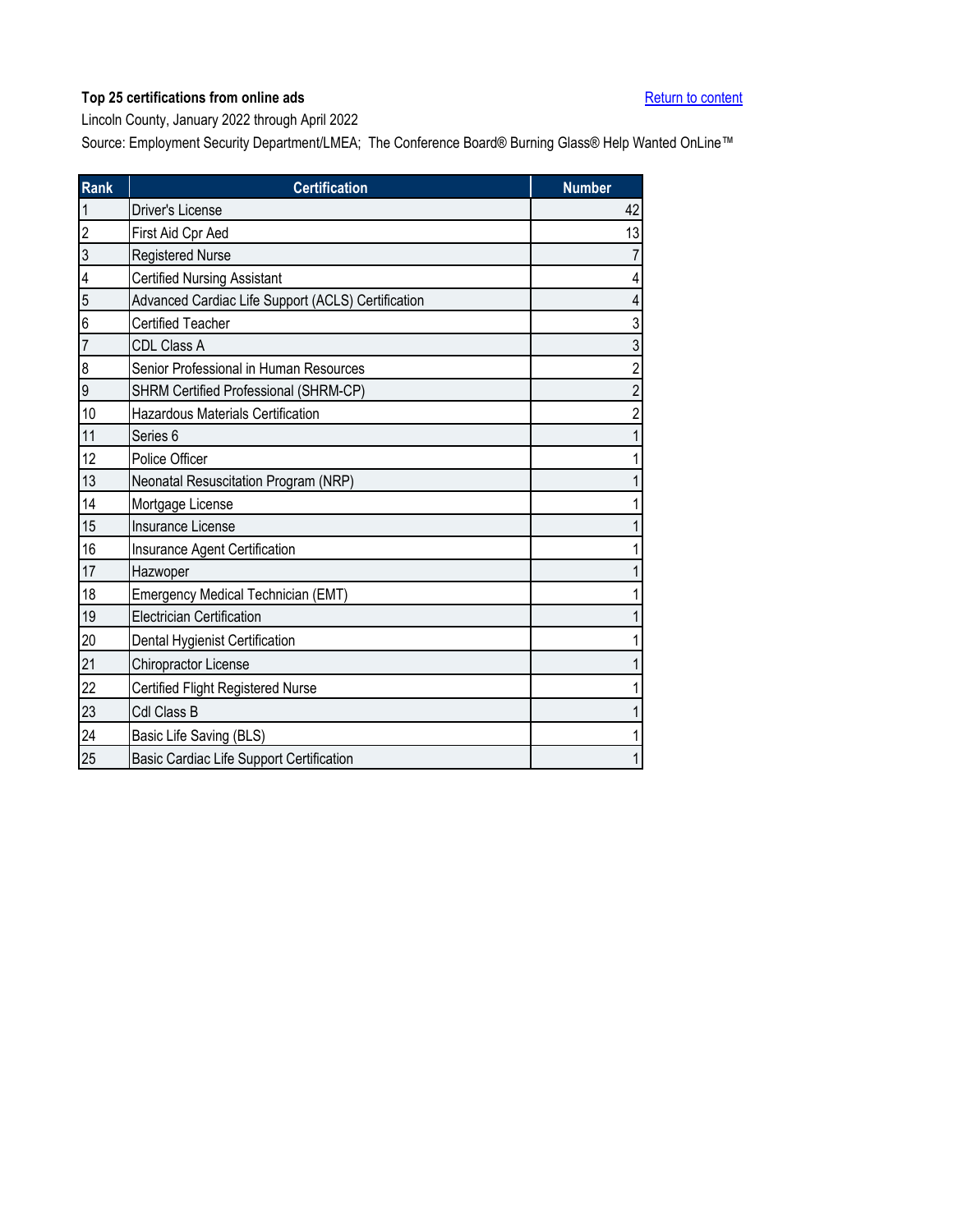<span id="page-24-0"></span>Mason County, January 2022 through April 2022

| <b>Rank</b>    | <b>Certification</b>                                | <b>Number</b>  |
|----------------|-----------------------------------------------------|----------------|
| 1              | Driver's License                                    | 215            |
| $\overline{c}$ | First Aid Cpr Aed                                   | 53             |
| 3              | <b>Registered Nurse</b>                             | 34             |
| 4              | Casino Gaming License                               | 25             |
| 5              | Basic Life Saving (BLS)                             | 19             |
| 6              | Licensed Practical Nurse (LPN)                      | 15             |
| 7              | <b>Real Estate Certification</b>                    | 13             |
| 8              | <b>Counseling Certification</b>                     | 12             |
| 9              | Licensed Mental Health Counselor (LMHC)             | 10             |
| 10             | Licensed Independent Clinical Social Worker (LICSW) | 10             |
| 11             | Advanced Cardiac Life Support (ACLS) Certification  | 10             |
| 12             | Social Work License                                 | 9              |
| 13             | Certified Teacher                                   | 8              |
| 14             | Certified Occupational Therapy Assistant (COTA)     | 8              |
| 15             | Automotive Service Excellence (ASE) Certification   | 8              |
| 16             | Phlebotomy Certification                            | $\overline{7}$ |
| 17             | Licensed Marriage and Family Therapist              | 7              |
| 18             | <b>Food Handler Certification</b>                   | 7              |
| 19             | <b>Certified Medical Assistant</b>                  | 7              |
| 20             | ServSafe                                            | 6              |
| 21             | Registered Congenital Cardiac Sonographer           | 6              |
| 22             | <b>Certified Peer Specialist</b>                    | 6              |
| 23             | Certified Public Accountant (CPA)                   | 5              |
| 24             | CDL Class A                                         | 5              |
| 25             | Air Brake Certified                                 | 5              |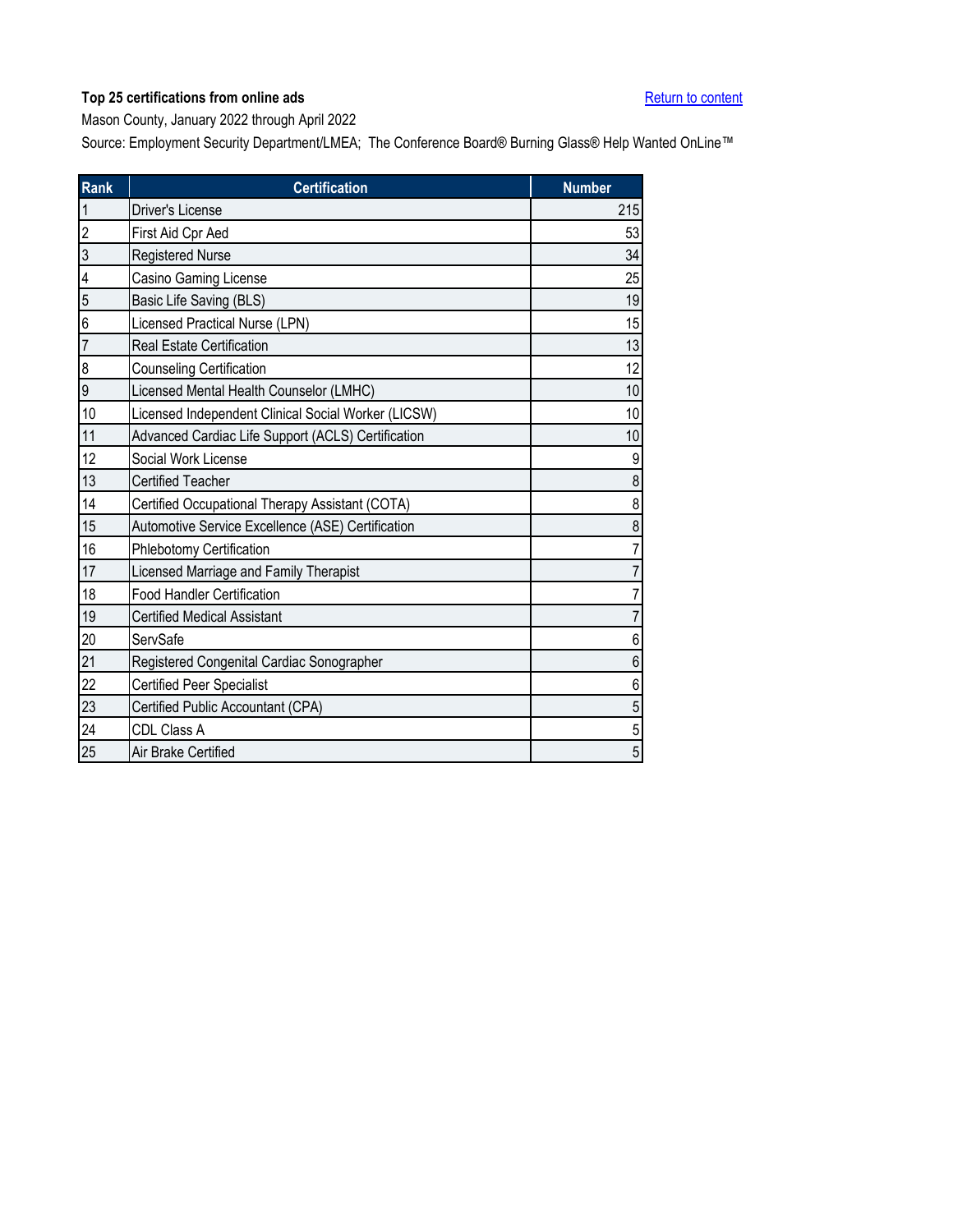<span id="page-25-0"></span>Okanogan County, January 2022 through April 2022

| <b>Rank</b>    | <b>Certification</b>                               | <b>Number</b>  |
|----------------|----------------------------------------------------|----------------|
| 1              | <b>Driver's License</b>                            | 44             |
| $\overline{c}$ | Phlebotomy Certification                           | 28             |
| 3              | <b>Registered Nurse</b>                            | 14             |
| 4              | <b>Certified Teacher</b>                           | 5              |
| 5              | Advanced Cardiac Life Support (ACLS) Certification | 5              |
| 6              | Licensed Practical Nurse (LPN)                     | 4              |
| $\overline{7}$ | <b>Security Clearance</b>                          | 3              |
| 8              | <b>DEA Certificate</b>                             | 3              |
| 9              | Certified Professional Collector (CPC)             | 3              |
| 10             | CDL Class A                                        | 3              |
| 11             | Basic Cardiac Life Support Certification           | 3              |
| 12             | Emergency Medical Technician (EMT)                 | $\overline{c}$ |
| 13             | Basic Life Saving (BLS)                            | 2              |
| 14             | <b>Pharmacist License</b>                          |                |
| 15             | Natural Science Certificate                        |                |
| 16             | Licensed Master Social Worker (LMSW)               |                |
| 17             | <b>Food Handler Certification</b>                  |                |
| 18             | <b>Clinical Medical Assistant (CCMA)</b>           |                |
| 19             | <b>Certified Pest Control</b>                      |                |
| 20             | Certified Occupational Therapy Assistant (COTA)    |                |
| 21             | <b>Certified Nursing Assistant</b>                 |                |
| 22             | <b>Certified Medical Assistant</b>                 |                |
| 23             | <b>Board Certified/Board Eligible</b>              |                |
| 24             | Board Certified in Family Medicine                 |                |
| 25             | Automotive Service Excellence (ASE) Certification  |                |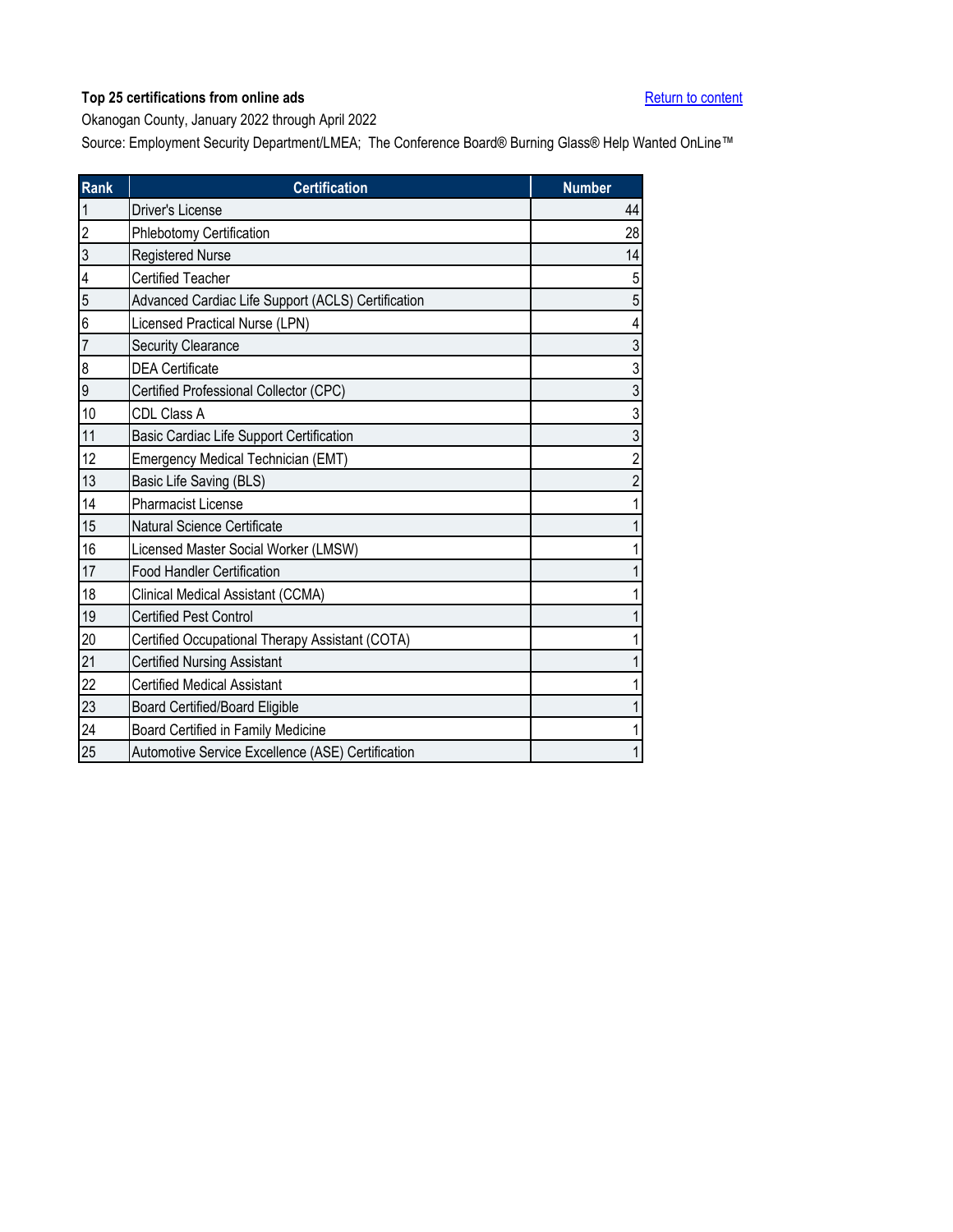<span id="page-26-0"></span>Pacific County, January 2022 through April 2022

| <b>Rank</b>    | <b>Certification</b>                                               | <b>Number</b>           |
|----------------|--------------------------------------------------------------------|-------------------------|
|                | Driver's License                                                   | 14                      |
| $\overline{c}$ | <b>Certified Teacher</b>                                           | 5                       |
| 3              | Natural Science Certificate                                        | $\sqrt{3}$              |
| 4              | Home Care Certificate                                              | $\overline{c}$          |
| 5              | First Aid Cpr Aed                                                  | $\overline{\mathbf{c}}$ |
| 6              | <b>Advanced Practice Nurse</b>                                     | $\overline{\mathbf{c}}$ |
| $\overline{7}$ | Advanced Cardiac Life Support (ACLS) Certification                 | $\overline{\mathbf{c}}$ |
| 8              | U.S. Department of Labor                                           | 1                       |
| 9              | Plumbing License                                                   | 1                       |
| 10             | <b>Plumbing Certification</b>                                      | 1                       |
| 11             | Phlebotomy Certification                                           | 1                       |
| 12             | <b>Computer Applications</b>                                       | 1                       |
| 13             | Cisco Certified Network Associate (CCNA)                           | 1                       |
| 14             | Certified Registered Nurse Practitioner                            | 1                       |
| 15             | <b>Certified Nursing Assistant</b>                                 | 1                       |
| 16             | <b>Certified Medical Assistant</b>                                 | 1                       |
| 17             | Certified Hemodialysis Technician                                  | 1                       |
| 18             | American Registry of Radiologic Technologists (ARRT) Certification | 1                       |
| 19             | American Physical Therapy Association (APTA) Certification         | 1                       |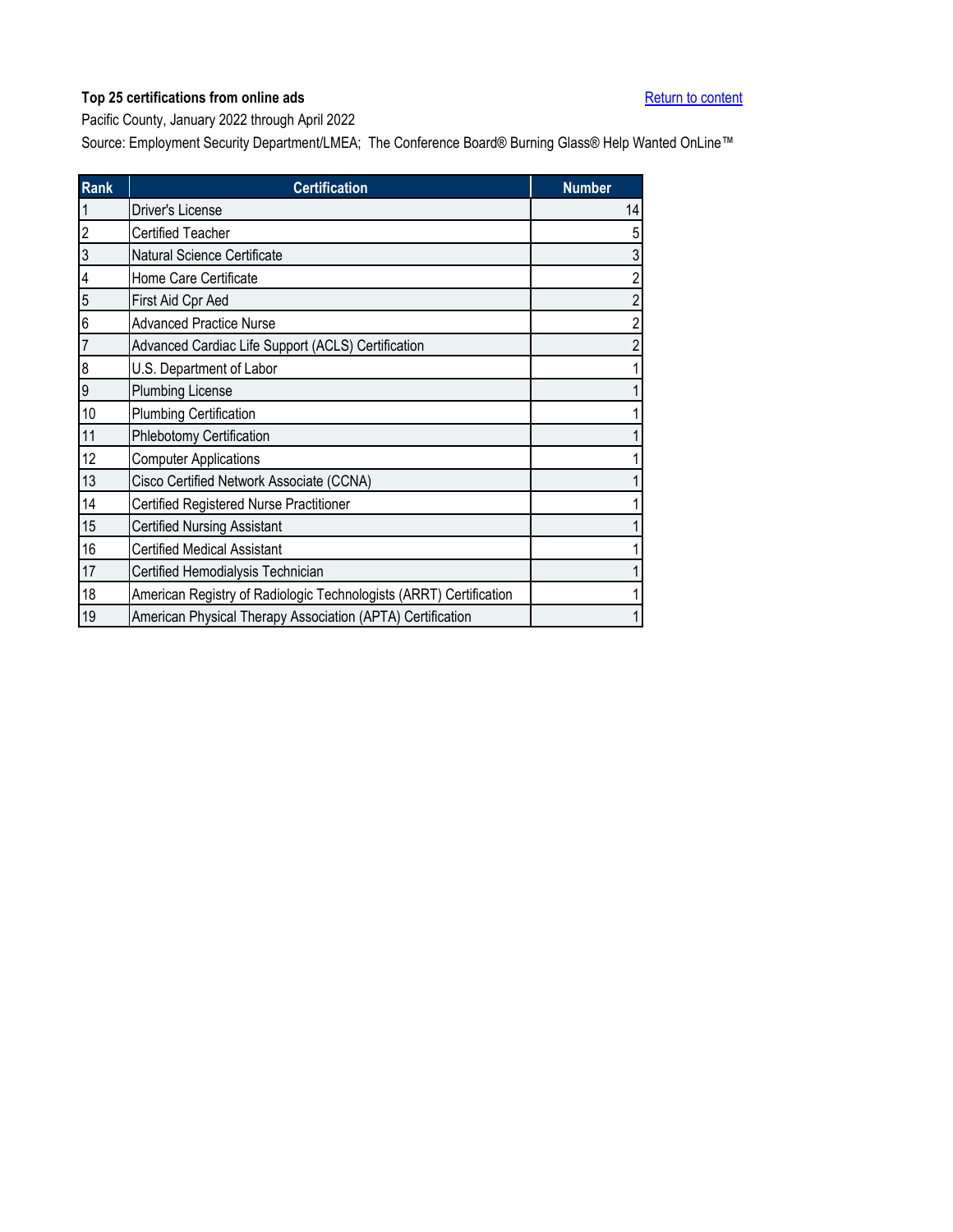<span id="page-27-0"></span>Pend Oreille County, January 2022 through April 2022

| <b>Rank</b>    | <b>Certification</b>                               | <b>Number</b>  |
|----------------|----------------------------------------------------|----------------|
| 1              | Driver's License                                   | 28             |
| $\overline{c}$ | Registered Nurse                                   | 13             |
| 3              | Certified Registered Nurse Practitioner            | 12             |
| 4              | Basic Cardiac Life Support Certification           | 5              |
| 5              | Advanced Cardiac Life Support (ACLS) Certification | 5              |
| 6              | <b>Certified Nursing Assistant</b>                 | 4              |
| $\overline{7}$ | Basic Life Saving (BLS)                            | 4              |
| 8              | CDL Class A                                        | 3              |
| 9              | <b>Licensed Practical Nurse (LPN)</b>              | $\overline{2}$ |
| 10             | First Aid Cpr Aed                                  | $\overline{2}$ |
| 11             | Civil Engineering Certificate                      | $\overline{2}$ |
| 12             | Casino Gaming License                              | $\overline{2}$ |
| 13             | <b>Alcohol Server Certification</b>                | 2              |
| 14             | ServSafe                                           |                |
| 15             | <b>SHRM Senior Certified Professional</b>          |                |
| 16             | Registered Health Information Technician           |                |
| 17             | Registered Health Information Administrator        |                |
| 18             | <b>OSHA Forklift Certification</b>                 |                |
| 19             | Licensed Vocational Nurse (LVN)                    |                |
| 20             | Licensed Professional Surveyor                     |                |
| 21             | <b>Licensed Professional Engineer</b>              |                |
| 22             | <b>Food Handler Certification</b>                  |                |
| 23             | <b>Certified Sanitarian</b>                        |                |
| 24             | <b>Certified Professional Coder</b>                |                |
| 25             | <b>Certified Pest Control</b>                      |                |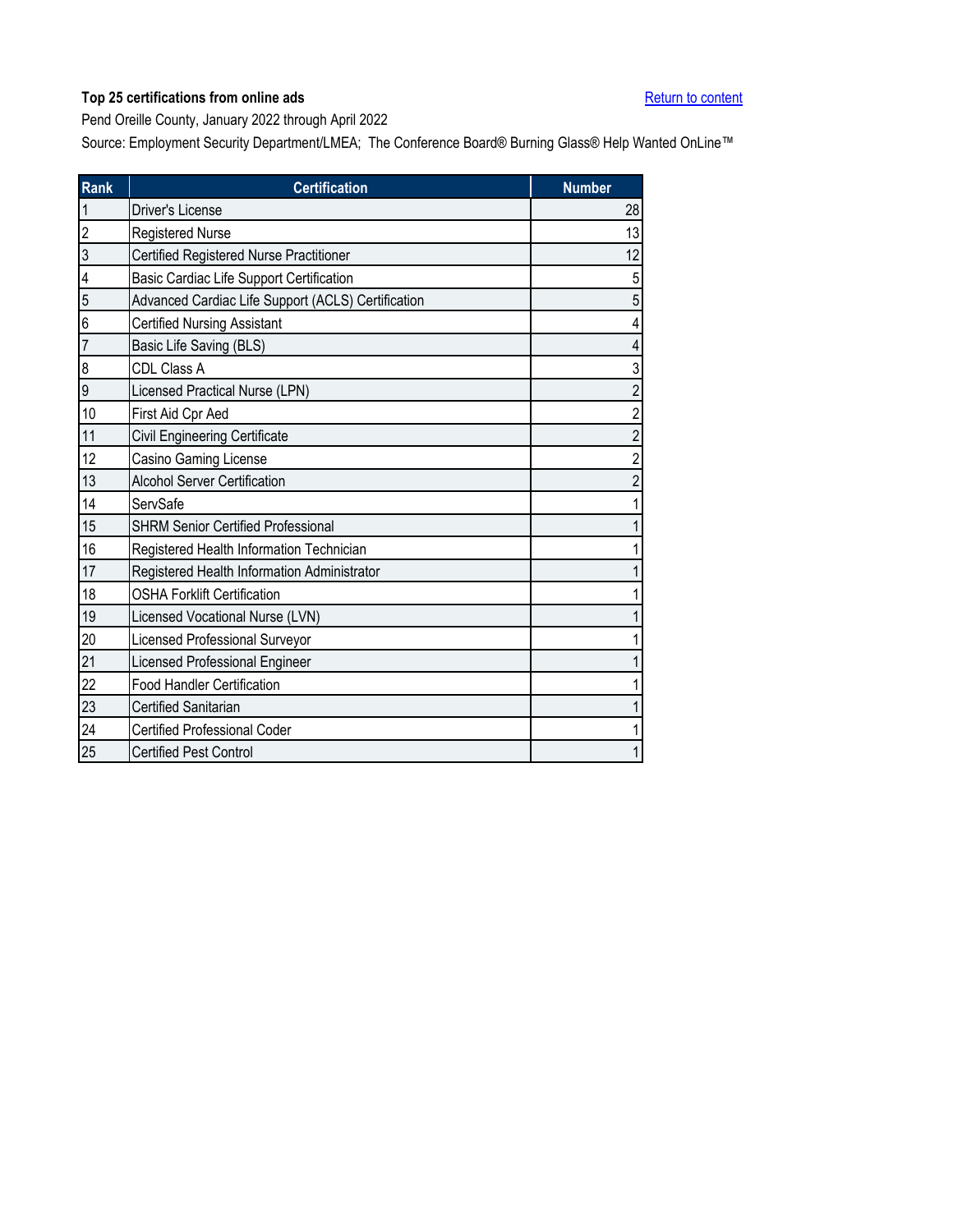<span id="page-28-0"></span>Pierce County, January 2022 through April 2022

| <b>Rank</b>    | <b>Certification</b>                                            | <b>Number</b> |
|----------------|-----------------------------------------------------------------|---------------|
| $\mathbf{1}$   | Driver's License                                                | 5,206         |
| $\overline{c}$ | Registered Nurse                                                | 1,412         |
| $\overline{3}$ | American Board for Engineering and Technology (ABET) Accredited | 1,386         |
| 4              | First Aid Cpr Aed                                               | 1,167         |
| 5              | <b>Security Clearance</b>                                       | 774           |
| 6              | Basic Life Saving (BLS)                                         | 671           |
| $\overline{7}$ | Certified Registered Nurse Practitioner                         | 659           |
| 8              | CDL Class A                                                     | 603           |
| 9              | Advanced Cardiac Life Support (ACLS) Certification              | 603           |
| 10             | Basic Cardiac Life Support Certification                        | 516           |
| 11             | Licensed Practical Nurse (LPN)                                  | 375           |
| 12             | <b>Food Handler Certification</b>                               | 292           |
| 13             | <b>Certified Nursing Assistant</b>                              | 277           |
| 14             | <b>Nursing Specialty Certification</b>                          | 258           |
| 15             | American Heart Association Certification                        | 243           |
| 16             | <b>Project Management Certification</b>                         | 178           |
| 17             | <b>Real Estate Certification</b>                                | 174           |
| 18             | Neonatal Resuscitation Program (NRP)                            | 168           |
| 19             | <b>Certified Medical Assistant</b>                              | 149           |
| 20             | Casino Gaming License                                           | 144           |
| 21             | Cdl Class B                                                     | 137           |
| 22             | <b>OSHA Forklift Certification</b>                              | 135           |
| 23             | Home Care Certificate                                           | 129           |
| 24             | Licensed Independent Clinical Social Worker (LICSW)             | 118           |
| 25             | ServSafe                                                        | 114           |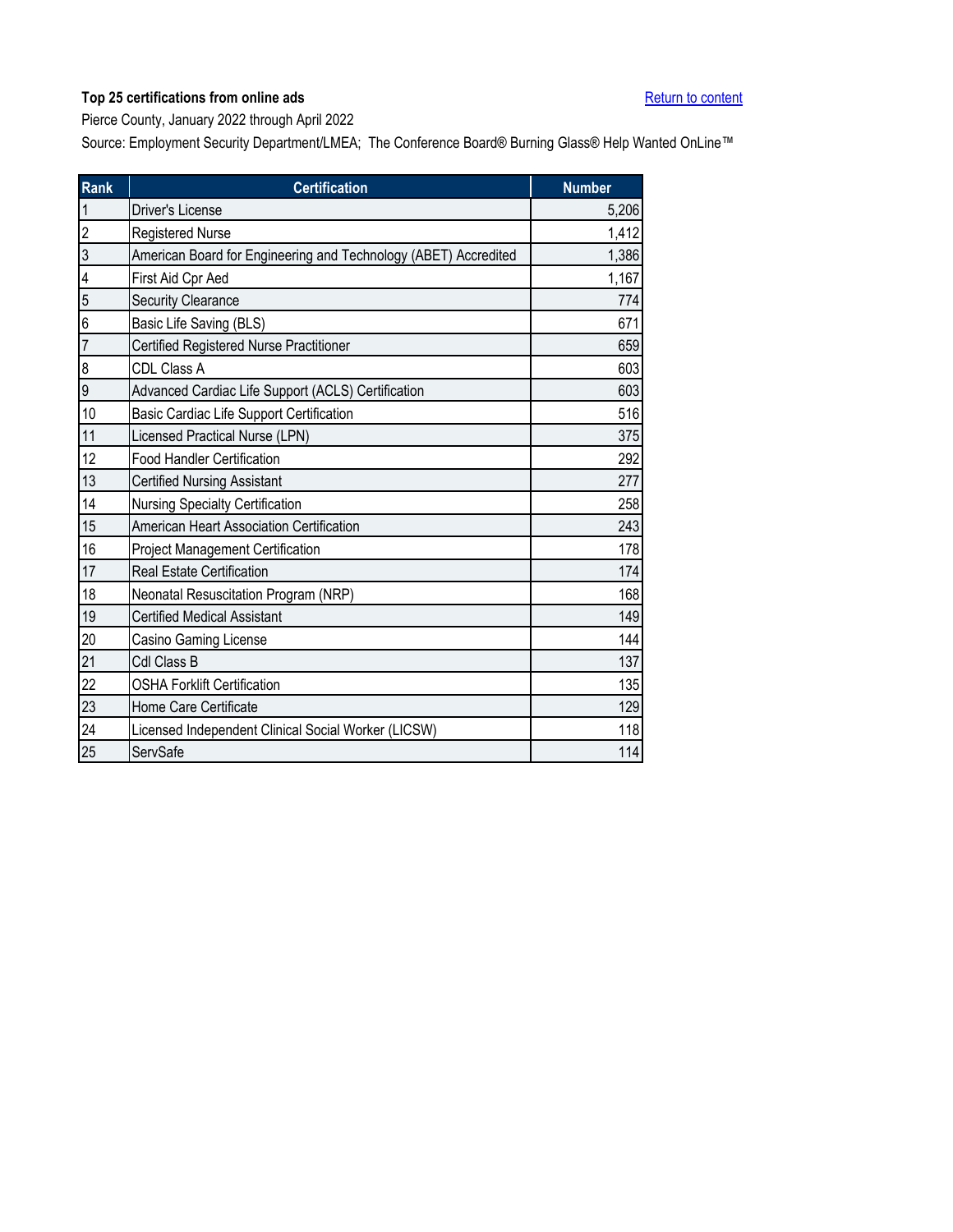<span id="page-29-0"></span>San Juan County, January 2022 through April 2022

| <b>Rank</b>              | <b>Certification</b>                                        | <b>Number</b>           |
|--------------------------|-------------------------------------------------------------|-------------------------|
|                          | Driver's License                                            | 41                      |
| $\overline{2}$           | First Aid Cpr Aed                                           | 32                      |
| 3                        | <b>Food Handler Certification</b>                           | 15                      |
| $\overline{\mathcal{L}}$ | Basic Life Saving (BLS)                                     | $\sqrt{3}$              |
| 5                        | Massage Therapist Certification                             | $\overline{\mathbf{c}}$ |
| 6                        | Certified Energy Manager                                    | $\sqrt{2}$              |
| $\overline{7}$           | Water Safety Instructor                                     | 1                       |
| $\boldsymbol{8}$         | <b>Security Clearance</b>                                   | 1                       |
| 9                        | Registered Nurse                                            | 1                       |
| 10                       | Occupational Safety and Health Administration Certification |                         |
| 11                       | Licensed Practical Nurse (LPN)                              |                         |
| 12                       | Environmental Protection Agency Certification               | 1                       |
| 13                       | Emergency Medical Technician (EMT)                          |                         |
| 14                       | Coast Guard Captain's License                               |                         |
| 15                       | <b>Certified Teacher</b>                                    |                         |
| 16                       | Certified Public Accountant (CPA)                           |                         |
| 17                       | Certified Pool/Spa Operator                                 | 1                       |
| 18                       | <b>Certified Nursing Assistant</b>                          |                         |
| 19                       | <b>Certified Medical Assistant</b>                          | 1                       |
| 20                       | Certified First Responder                                   |                         |
| 21                       | American Institute of Certified Planners                    | 1                       |
| 22                       | Advanced Cardiac Life Support (ACLS) Certification          | 1                       |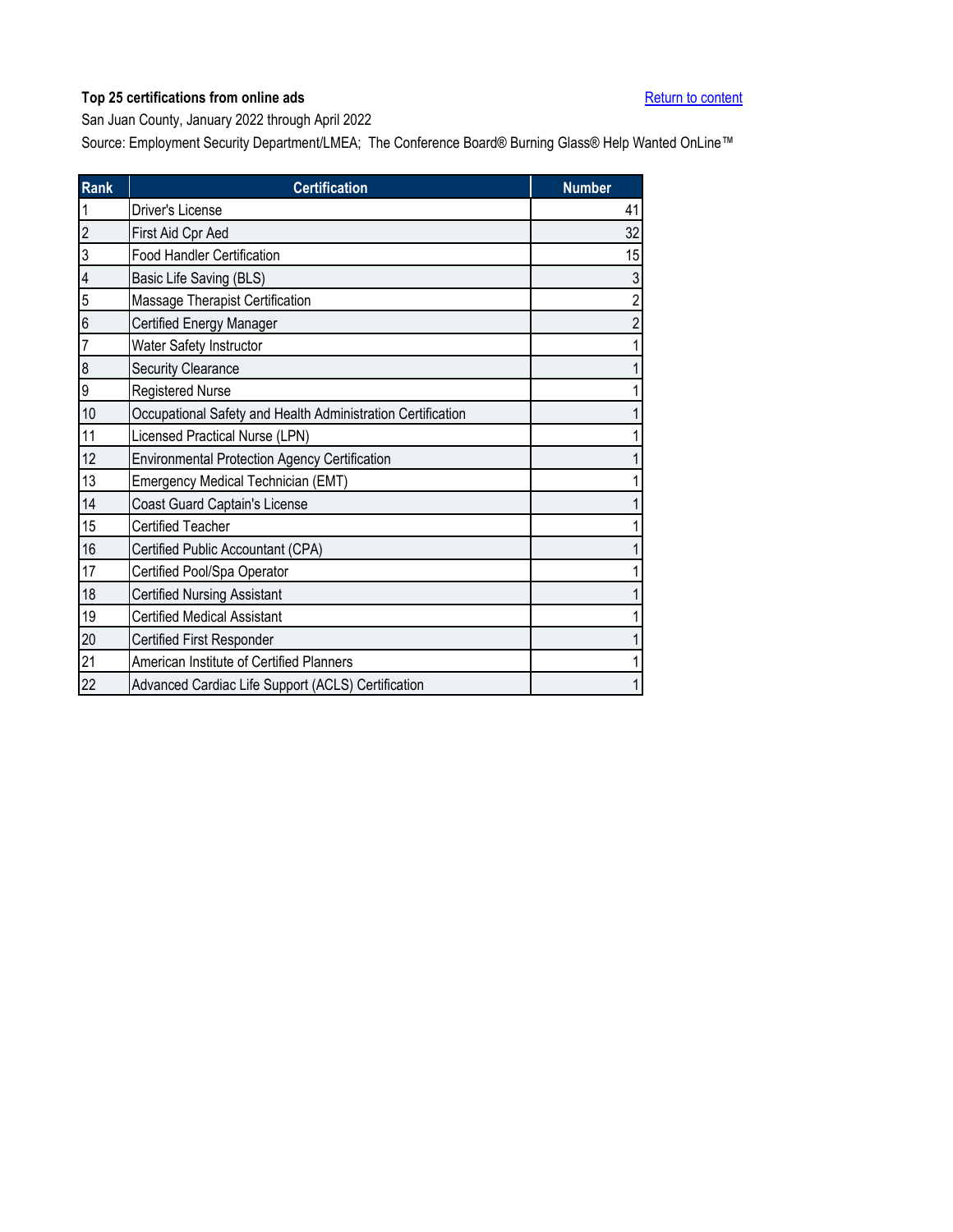<span id="page-30-0"></span>Skagit County, January 2022 through April 2022

| <b>Rank</b>    | <b>Certification</b>                                            | <b>Number</b>    |
|----------------|-----------------------------------------------------------------|------------------|
| $\mathbf{1}$   | Driver's License                                                | 628              |
| $\overline{2}$ | First Aid Cpr Aed                                               | 111              |
| 3              | Basic Life Saving (BLS)                                         | 82               |
| 4              | <b>Registered Nurse</b>                                         | 65               |
| 5              | Basic Cardiac Life Support Certification                        | 53               |
| 6              | American Board for Engineering and Technology (ABET) Accredited | 45               |
| $\overline{7}$ | CDL Class A                                                     | 40               |
| 8              | Casino Gaming License                                           | 32               |
| 9              | <b>Licensed Practical Nurse (LPN)</b>                           | 31               |
| 10             | <b>Certified Nursing Assistant</b>                              | 30               |
| 11             | Advanced Cardiac Life Support (ACLS) Certification              | 25               |
| 12             | <b>Food Handler Certification</b>                               | 23               |
| 13             | <b>OSHA Forklift Certification</b>                              | 19               |
| 14             | <b>Certified Teacher</b>                                        | 13               |
| 15             | American Heart Association Certification                        | 13               |
| $16$           | <b>Security Clearance</b>                                       | 12               |
| 17             | Automotive Service Excellence (ASE) Certification               | 11               |
| 18             | Nursing Specialty Certification                                 | 10               |
| 19             | ServSafe                                                        | 9                |
| 20             | Licensed Independent Clinical Social Worker (LICSW)             | 9                |
| 21             | Home Care Certificate                                           | $\boldsymbol{9}$ |
| 22             | Cdl Class B                                                     | 9                |
| 23             | American Society For Clinical Pathology (ASCP) Certification    | 9                |
| 24             | Social Work License                                             | 8                |
| 25             | Pediatric Advanced Life Support (PALS) Certification            | 8                |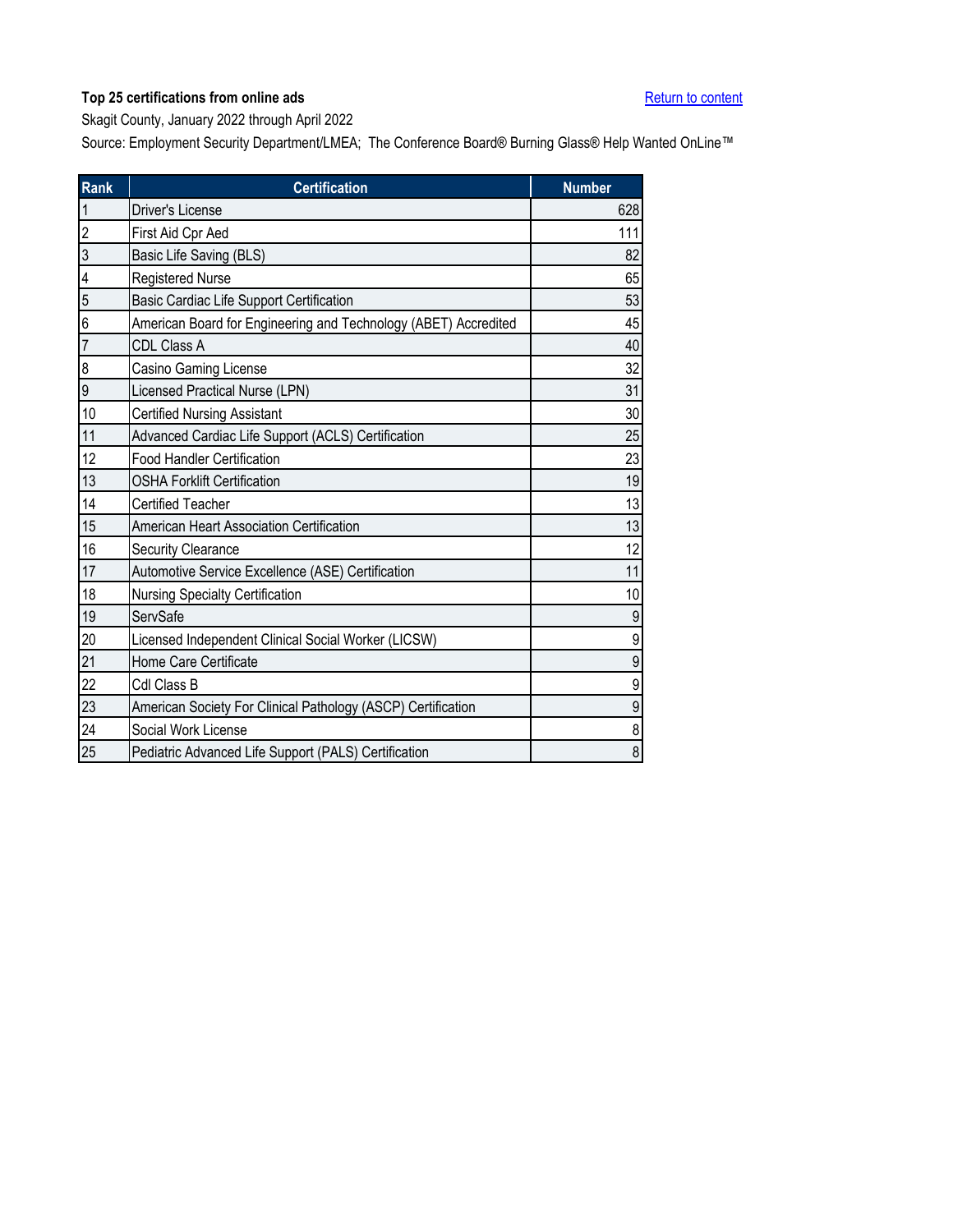<span id="page-31-0"></span>Skamania County, January 2022 through April 2022

| <b>Rank</b>             | <b>Certification</b>                                      | <b>Number</b>  |
|-------------------------|-----------------------------------------------------------|----------------|
|                         | Driver's License                                          | 14             |
| $\overline{\mathbf{c}}$ | <b>Certified Teacher</b>                                  | 7              |
| 3                       | Air Brake Certified                                       | $\overline{4}$ |
| $\overline{4}$          | <b>Registered Nurse</b>                                   | 3              |
| 5                       | Food Handler Certification                                | 3              |
| 6                       | Cdl Class B                                               | 3              |
| $\overline{7}$          | First Aid Cpr Aed                                         | $\overline{c}$ |
| 8                       | <b>CDL Class A</b>                                        | $\overline{c}$ |
| 9                       | Training For Intervention Procedures (TIPS) Certification | 1,             |
| 10                      | Senior Professional in Human Resources                    | 1              |
| 11                      | Professional in Human Resources                           | 1              |
| 12                      | Mortgage License                                          |                |
| 13                      | Massage Therapist Certification                           | 1              |
| 14                      | Licensed Practical Nurse (LPN)                            | 1              |
| 15                      | Advanced Cardiac Life Support (ACLS) Certification        | 1              |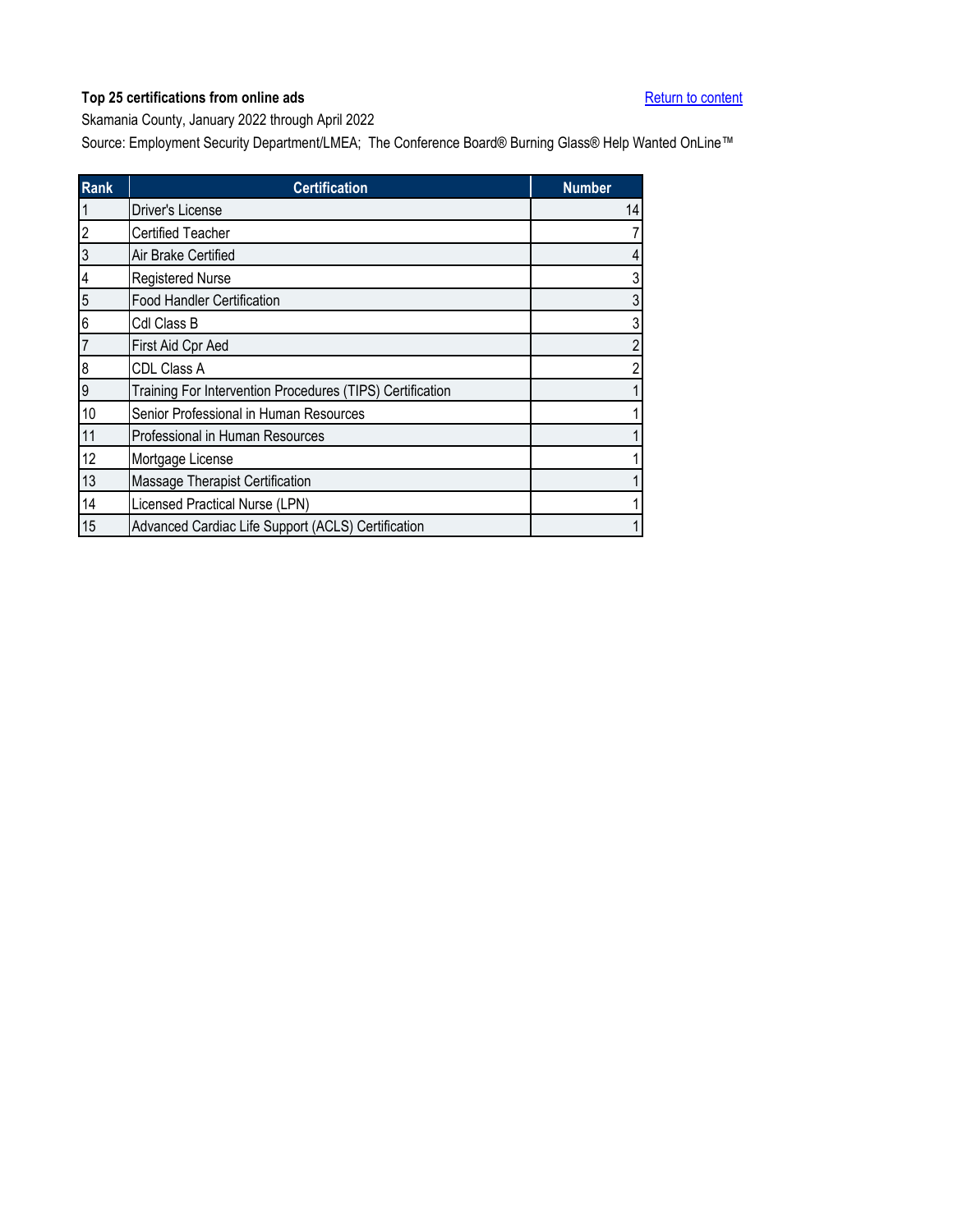<span id="page-32-0"></span>Snohomish County, January 2022 through April 2022

| <b>Rank</b>             | <b>Certification</b>                                            | <b>Number</b> |
|-------------------------|-----------------------------------------------------------------|---------------|
| $\overline{1}$          | Driver's License                                                | 4,094         |
| $\overline{2}$          | American Board for Engineering and Technology (ABET) Accredited | 1,369         |
| 3                       | <b>Registered Nurse</b>                                         | 1,145         |
| $\overline{\mathbf{4}}$ | First Aid Cpr Aed                                               | 611           |
| 5                       | <b>Security Clearance</b>                                       | 511           |
| 6                       | Certified Registered Nurse Practitioner                         | 382           |
| $\overline{7}$          | Advanced Cardiac Life Support (ACLS) Certification              | 318           |
| $\boldsymbol{8}$        | CDL Class A                                                     | 289           |
| 9                       | Basic Life Saving (BLS)                                         | 262           |
| 10                      | Licensed Practical Nurse (LPN)                                  | 214           |
| 11                      | <b>Food Handler Certification</b>                               | 200           |
| 12                      | <b>Certified Medical Assistant</b>                              | 188           |
| 13                      | Basic Cardiac Life Support Certification                        | 158           |
| 14                      | Project Management Certification                                | 149           |
| 15                      | Automotive Service Excellence (ASE) Certification               | 145           |
| 16                      | <b>Certified Nursing Assistant</b>                              | 139           |
| 17                      | <b>OSHA Forklift Certification</b>                              | 127           |
| 18                      | Federal Aviation Administration (FAA) Certification             | 118           |
| 19                      | Casino Gaming License                                           | 108           |
| 20                      | Certified Information Systems Security Professional (CISSP)     | 106           |
| 21                      | CompTIA Security+                                               | 103           |
| 22                      | ServSafe                                                        | 99            |
| 23                      | Social Work License                                             | 85            |
| 24                      | Series 7                                                        | 82            |
| 25                      | Licensed Mental Health Counselor (LMHC)                         | 81            |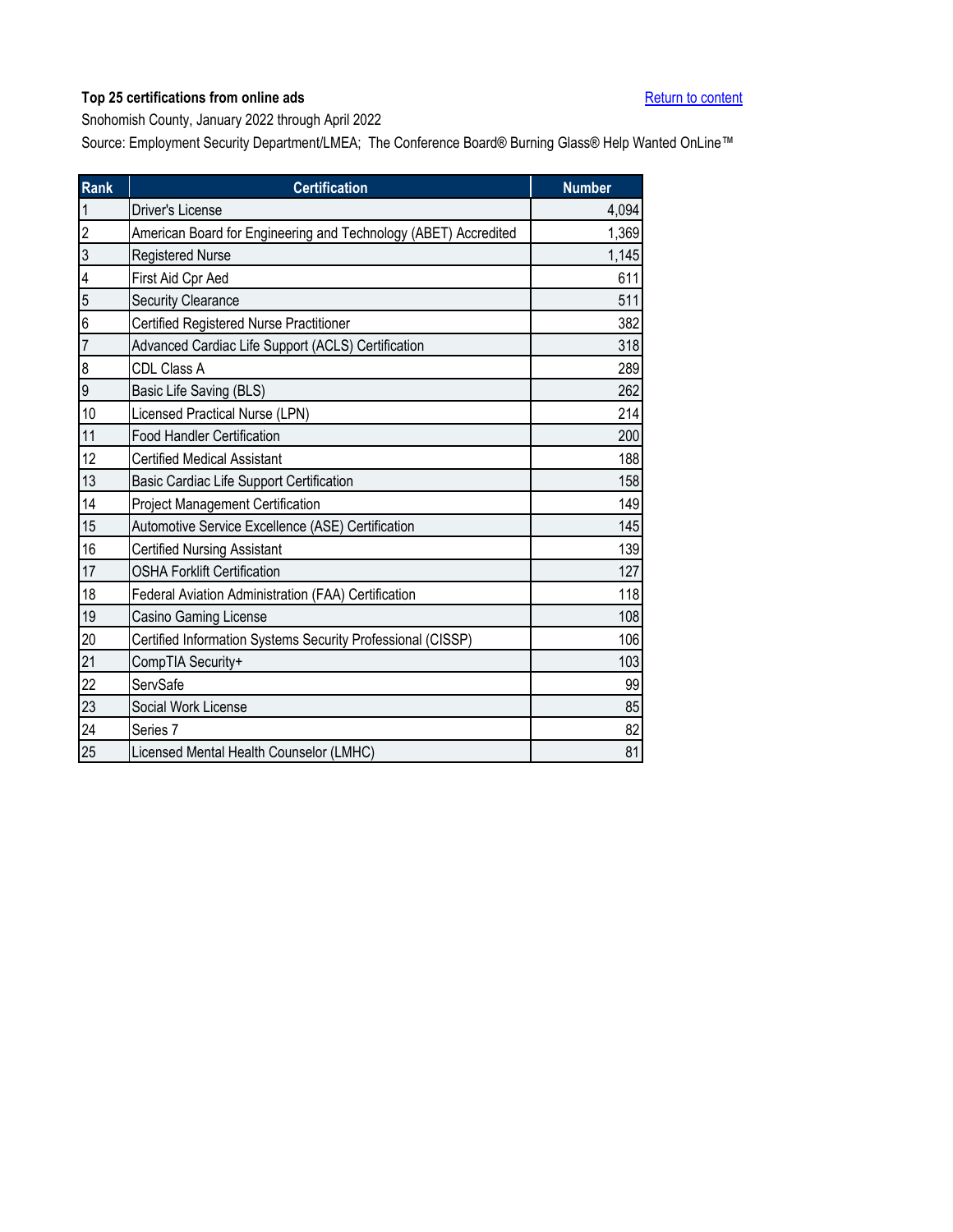<span id="page-33-0"></span>Spokane County, January 2022 through April 2022

| <b>Rank</b>    | <b>Certification</b>                               | <b>Number</b> |
|----------------|----------------------------------------------------|---------------|
| $\mathbf{1}$   | Driver's License                                   | 5,467         |
| $\overline{2}$ | Registered Nurse                                   | 1,545         |
| $\overline{3}$ | First Aid Cpr Aed                                  | 1,012         |
| 4              | Basic Life Saving (BLS)                            | 550           |
| 5              | Advanced Cardiac Life Support (ACLS) Certification | 465           |
| 6              | Certified Registered Nurse Practitioner            | 417           |
| $\overline{7}$ | <b>CDL Class A</b>                                 | 309           |
| 8              | <b>Certified Nursing Assistant</b>                 | 287           |
| 9              | Security Clearance                                 | 275           |
| 10             | Basic Cardiac Life Support Certification           | 274           |
| 11             | Licensed Practical Nurse (LPN)                     | 200           |
| 12             | <b>Certified Teacher</b>                           | 165           |
| 13             | Certified Public Accountant (CPA)                  | 160           |
| 14             | <b>Food Handler Certification</b>                  | 152           |
| 15             | <b>Project Management Certification</b>            | 141           |
| 16             | <b>Certified Medical Assistant</b>                 | 119           |
| 17             | <b>OSHA Forklift Certification</b>                 | 115           |
| 18             | ServSafe                                           | 104           |
| 19             | American Heart Association Certification           | 95            |
| 20             | Licensed Mental Health Counselor (LMHC)            | 92            |
| 21             | Automotive Service Excellence (ASE) Certification  | 88            |
| 22             | Certified Pharmacy Technician                      | 87            |
| 23             | Project Management Professional (PMP)              | 70            |
| 24             | Insurance License                                  | 68            |
| 25             | Child Development Associate (CDA)                  | 68            |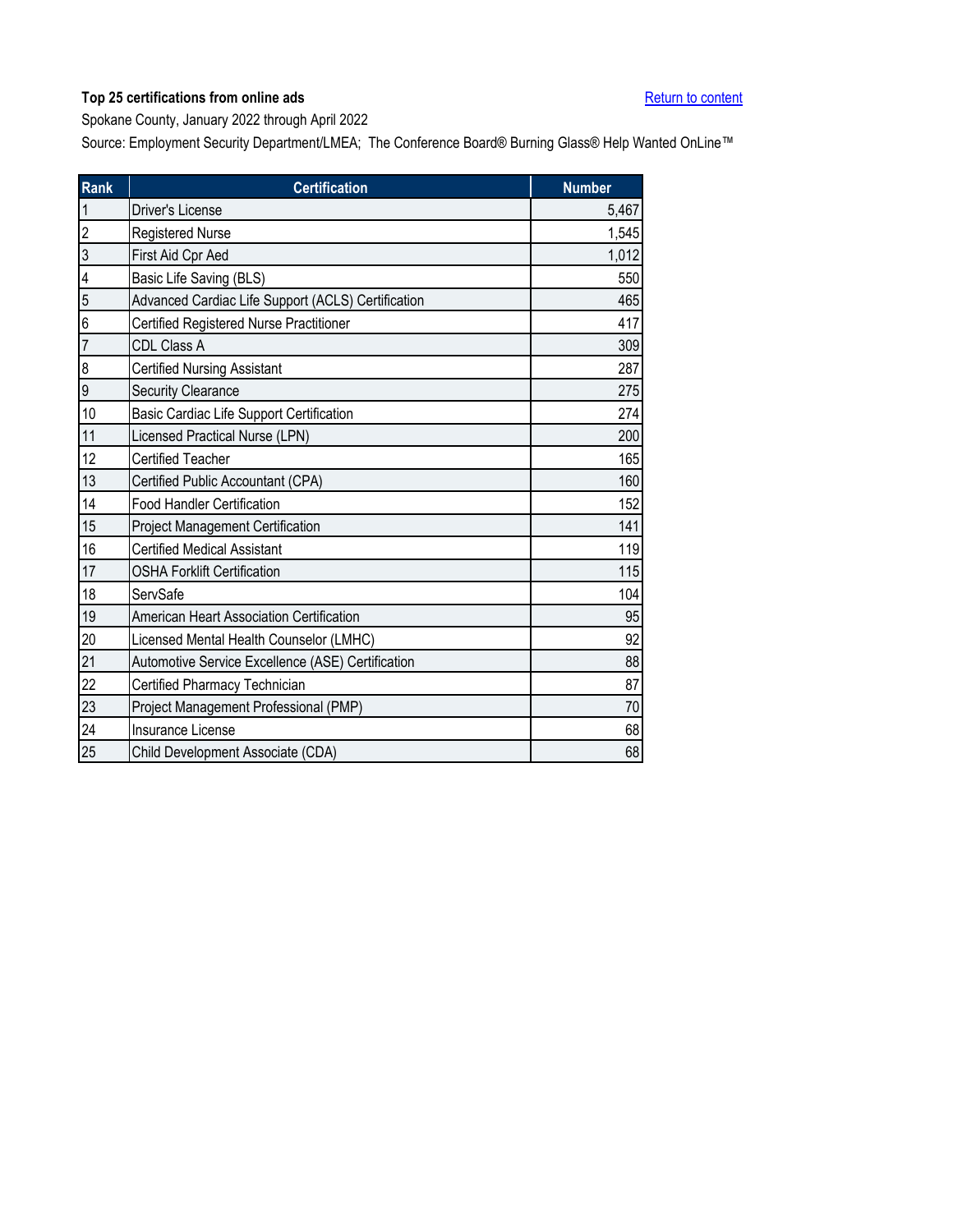<span id="page-34-0"></span>Stevens County, January 2022 through April 2022

| Rank           | <b>Certification</b>                                               | <b>Number</b>  |
|----------------|--------------------------------------------------------------------|----------------|
| $\mathbf{1}$   | <b>Driver's License</b>                                            | 102            |
| $\overline{2}$ | Registered Nurse                                                   | 59             |
| 3              | Advanced Cardiac Life Support (ACLS) Certification                 | 32             |
| 4              | First Aid Cpr Aed                                                  | 15             |
| 5              | <b>Certified Nursing Assistant</b>                                 |                |
| 6              | <b>Certified Healthcare Access Associate</b>                       |                |
| $\overline{7}$ | <b>CDL Class A</b>                                                 |                |
| 8              | Basic Life Saving (BLS)                                            |                |
| 9              | Respiratory Care Practitioner (RCP)                                | 6              |
| 10             | <b>AAMA Certified Medical Assistant</b>                            | 6              |
| 11             | Neonatal Resuscitation Program (NRP)                               | 5              |
| 12             | Licensed Practical Nurse (LPN)                                     |                |
| 13             | Registered Dietitian                                               | 3              |
| 14             | Certified Registered Nurse Practitioner                            | 3              |
| 15             | American Registry of Radiologic Technologists (ARRT) Certification | 3              |
| 16             | Wildland Firefighter I                                             | $\overline{2}$ |
| 17             | Registered Health Information Technician                           | $\overline{2}$ |
| 18             | Registered Health Information Administrator                        | $\overline{2}$ |
| 19             | <b>OSHA Forklift Certification</b>                                 | $\overline{2}$ |
| 20             | Medical Billing and Coding Certification                           | $\overline{c}$ |
| 21             | Licensed Vocational Nurse (LVN)                                    | $\overline{2}$ |
| 22             | Hazardous Materials Certification                                  | $\overline{c}$ |
| 23             | <b>Defensive Tactics</b>                                           | $\overline{c}$ |
| 24             | <b>Certified Professional Coder</b>                                | $\overline{2}$ |
| 25             | Certified Medical Laboratory Technician                            | $\overline{2}$ |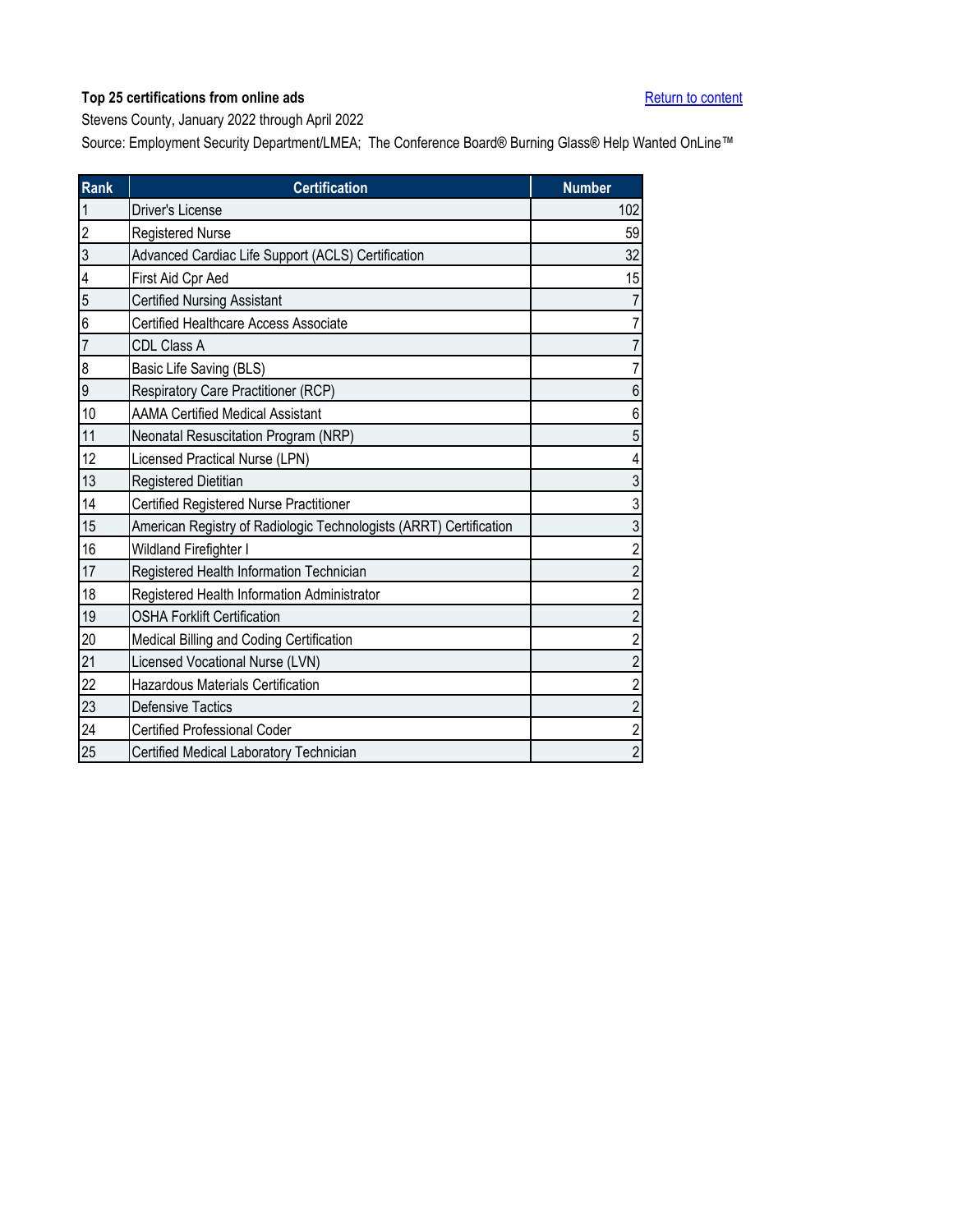<span id="page-35-0"></span>Thurston County, January 2022 through April 2022

| <b>Rank</b>    | <b>Certification</b>                                               | <b>Number</b> |
|----------------|--------------------------------------------------------------------|---------------|
| $\mathbf{1}$   | <b>Driver's License</b>                                            | 1,596         |
| $\overline{2}$ | First Aid Cpr Aed                                                  | 358           |
| 3              | <b>Registered Nurse</b>                                            | 356           |
| 4              | Basic Life Saving (BLS)                                            | 168           |
| 5              | Advanced Cardiac Life Support (ACLS) Certification                 | 136           |
| 6              | Casino Gaming License                                              | 129           |
| $\overline{7}$ | <b>Project Management Certification</b>                            | 96            |
| 8              | Licensed Practical Nurse (LPN)                                     | 92            |
| 9              | <b>Real Estate Certification</b>                                   | 76            |
| 10             | Certified Registered Nurse Practitioner                            | 71            |
| 11             | <b>Certified Nursing Assistant</b>                                 | 70            |
| 12             | Phlebotomy Certification                                           | 62            |
| 13             | <b>Certified Teacher</b>                                           | 62            |
| 14             | Certified Public Accountant (CPA)                                  | 57            |
| 15             | Basic Cardiac Life Support Certification                           | 55            |
| 16             | American Heart Association Certification                           | 45            |
| 17             | ServSafe                                                           | 43            |
| 18             | Project Management Professional (PMP)                              | 42            |
| 19             | <b>Licensed Professional Engineer</b>                              | 39            |
| 20             | <b>Certified Medical Assistant</b>                                 | 38            |
| 21             | <b>Food Handler Certification</b>                                  | 37            |
| 22             | CDL Class A                                                        | 32            |
| 23             | Licensed Mental Health Counselor (LMHC)                            | 30            |
| 24             | Child Development Associate (CDA)                                  | 29            |
| 25             | American Registry of Radiologic Technologists (ARRT) Certification | 28            |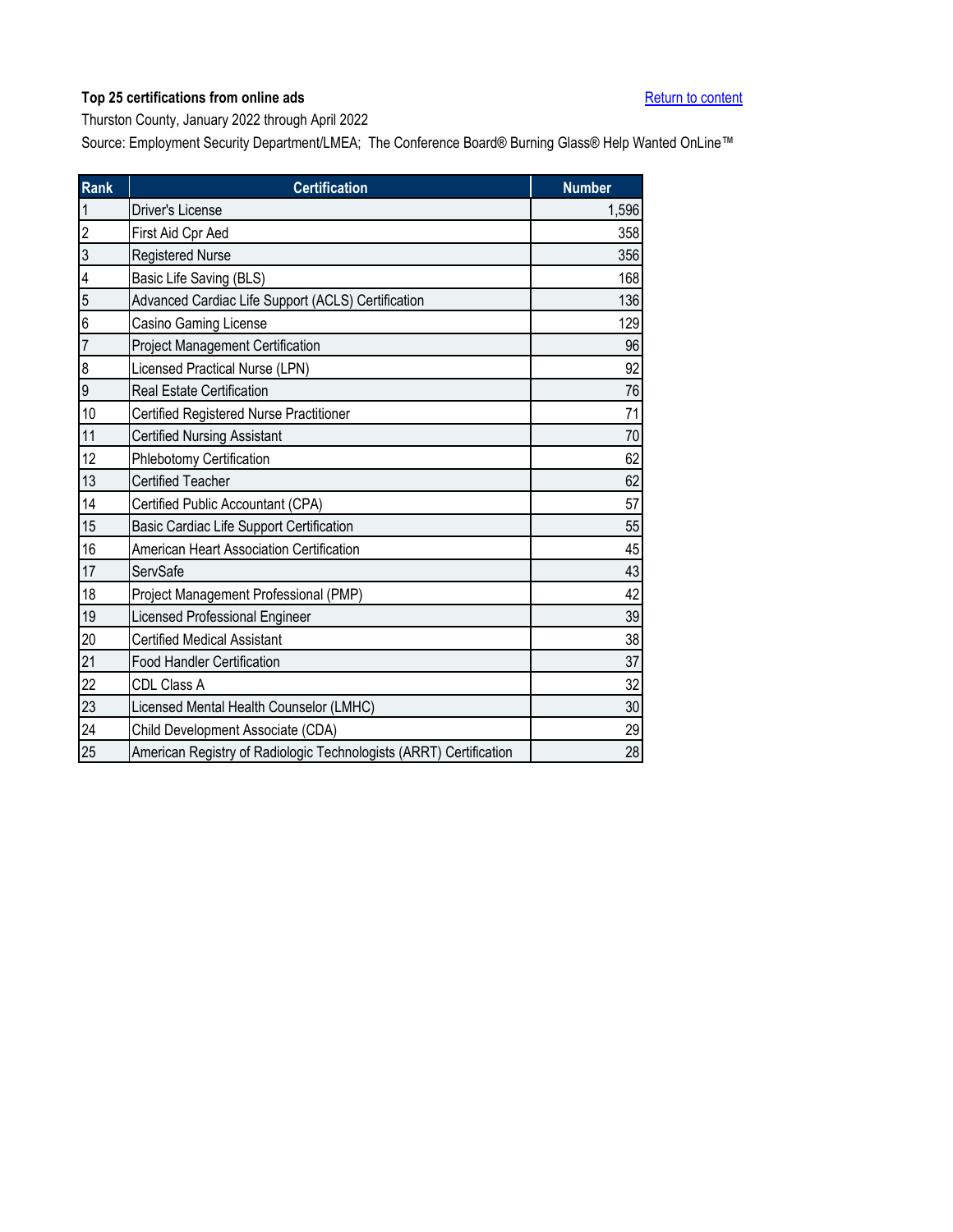<span id="page-36-0"></span>Wahkiakum County, January 2022 through April 2022

| <b>Rank</b> | <b>Certification</b>                                | <b>Number</b>  |
|-------------|-----------------------------------------------------|----------------|
|             | Driver's License                                    | 5              |
|             | <b>Investment Advisor</b>                           | 3              |
|             | Licensed Mental Health Counselor (LMHC)             | 2              |
|             | Licensed Marriage and Family Therapist              | $\mathfrak{p}$ |
| 5           | Licensed Independent Clinical Social Worker (LICSW) | 2              |
| 6           | Natural Science Certificate                         |                |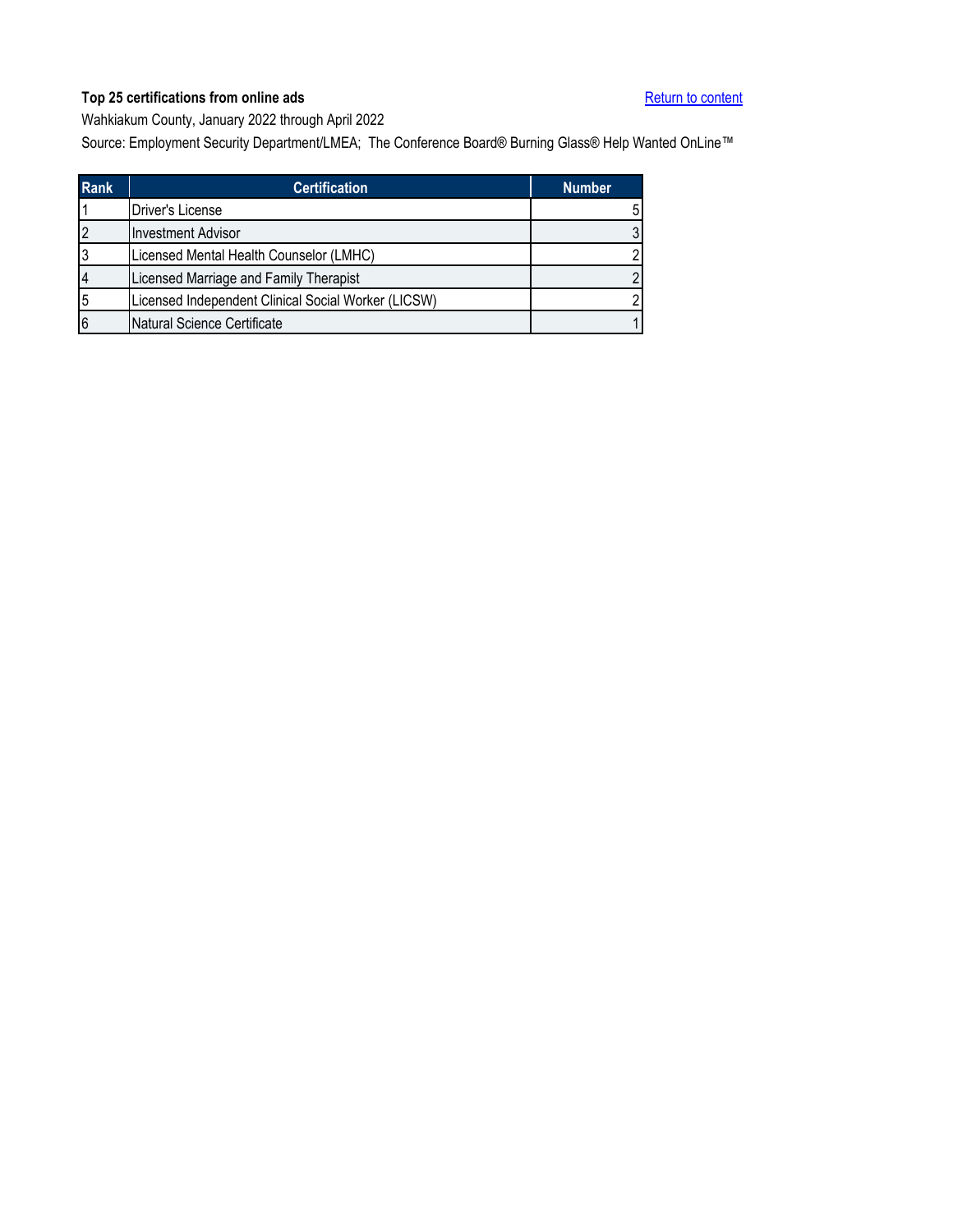<span id="page-37-0"></span>Walla Walla County, January 2022 through April 2022

| <b>Rank</b>    | <b>Certification</b>                                         | <b>Number</b>  |
|----------------|--------------------------------------------------------------|----------------|
| $\mathbf{1}$   | <b>Driver's License</b>                                      | 154            |
| $\overline{2}$ | <b>Registered Nurse</b>                                      | 91             |
| 3              | Basic Life Saving (BLS)                                      | 45             |
| 4              | Advanced Cardiac Life Support (ACLS) Certification           | 36             |
| 5              | <b>Certified Nursing Assistant</b>                           | 35             |
| 6              | <b>Security Clearance</b>                                    | 30             |
| $\overline{7}$ | First Aid Cpr Aed                                            | 21             |
| 8              | American Heart Association Certification                     | 19             |
| 9              | Phlebotomy Certification                                     | 15             |
| 10             | <b>Certified Medical Assistant</b>                           | 14             |
| 11             | CDL Class A                                                  | 14             |
| 12             | <b>Certified Teacher</b>                                     | 12             |
| 13             | Home Health Aide                                             | 11             |
| 14             | Certified Public Accountant (CPA)                            | 9              |
| 15             | Certified Medical Laboratory Technician                      | 9              |
| 16             | <b>OSHA Forklift Certification</b>                           | 8              |
| 17             | <b>Certified Professional Coder</b>                          | 8              |
| 18             | <b>Certified Energy Manager</b>                              | 8              |
| 19             | <b>Food Handler Certification</b>                            | 7              |
| 20             | American Society For Clinical Pathology (ASCP) Certification | 6              |
| 21             | <b>AAMA Certified Medical Assistant</b>                      | 6              |
| 22             | ServSafe                                                     | 5              |
| 23             | Pharmacy Technician Certification Board (PTCB)               | 5              |
| 24             | Wastewater Treatment Plant Operator Grade I                  | 4              |
| 25             | Registered Dietitian                                         | $\overline{4}$ |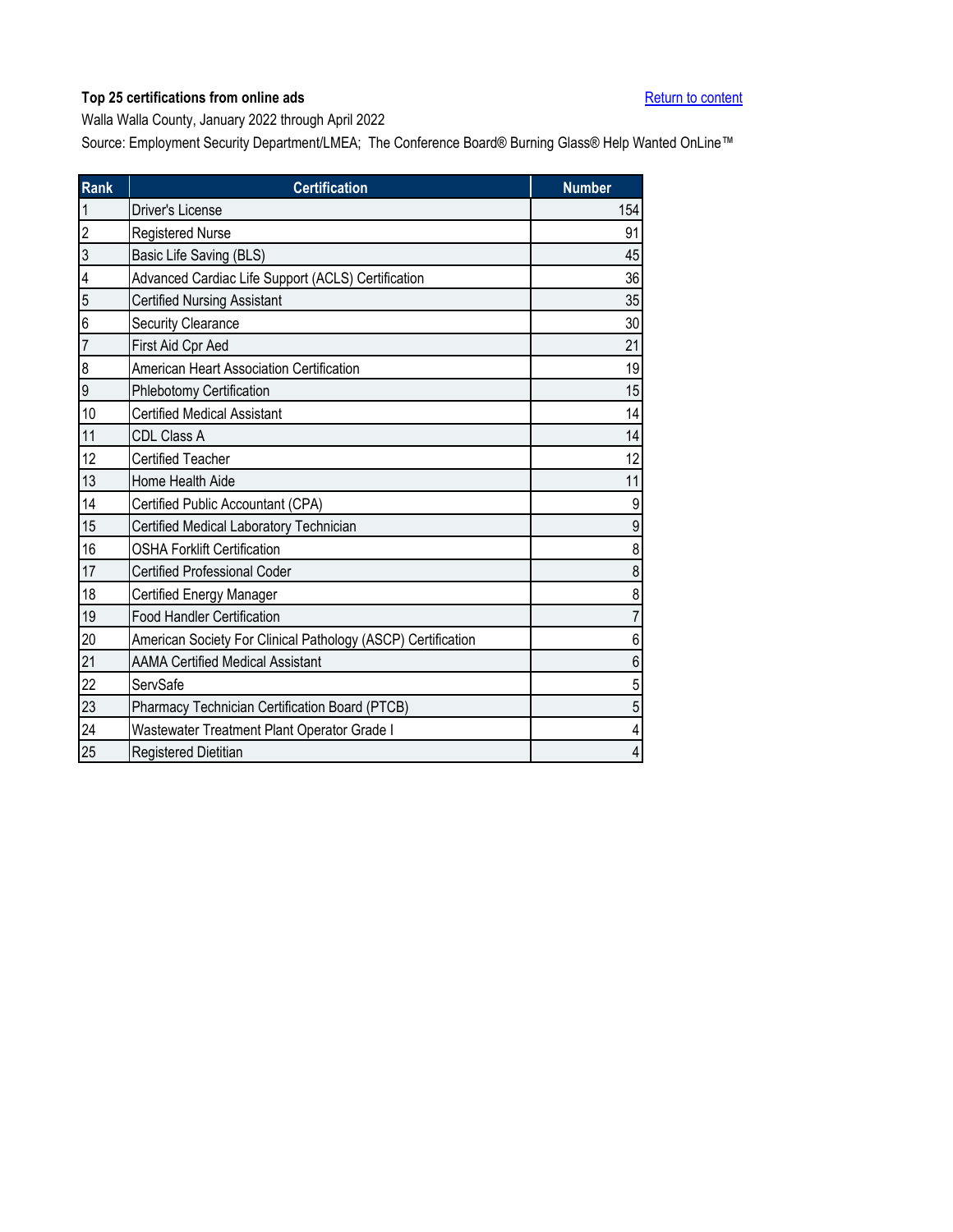<span id="page-38-0"></span>Whatcom County, January 2022 through April 2022

| Rank                     | <b>Certification</b>                                | <b>Number</b> |
|--------------------------|-----------------------------------------------------|---------------|
| $\overline{1}$           | Driver's License                                    | 581           |
| $\overline{c}$           | Basic Life Saving (BLS)                             | 138           |
| $\overline{3}$           | Registered Nurse                                    | 99            |
| $\overline{\mathcal{L}}$ | First Aid Cpr Aed                                   | 66            |
| 5                        | Advanced Cardiac Life Support (ACLS) Certification  | 53            |
| 6                        | <b>Food Handler Certification</b>                   | 51            |
| $\overline{7}$           | CDL Class A                                         | 46            |
| 8                        | Nursing Specialty Certification                     | 45            |
| 9                        | <b>Certified Nursing Assistant</b>                  | 35            |
| 10                       | Licensed Practical Nurse (LPN)                      | 34            |
| 11                       | <b>OSHA Forklift Certification</b>                  | 23            |
| 12                       | <b>Certified Medical Assistant</b>                  | 21            |
| 13                       | Home Care Certificate                               | 18            |
| 14                       | Certified Registered Nurse Practitioner             | 18            |
| 15                       | Certified Psychiatric Rehabilitation Practitioner   | 18            |
| 16                       | Certified Urology Coder                             | 15            |
| 17                       | Certified Public Accountant (CPA)                   | 15            |
| 18                       | Basic Cardiac Life Support Certification            | 14            |
| 19                       | Licensed Independent Clinical Social Worker (LICSW) | 13            |
| 20                       | Pharmacy Technician Certification Board (PTCB)      | 12            |
| 21                       | Cdl Class B                                         | 12            |
| 22                       | Licensed Professional Engineer                      | 10            |
| 23                       | Certified Pharmacy Technician                       | $10$          |
| 24                       | Project Management Certification                    | 9             |
| 25                       | Licensed Mental Health Counselor (LMHC)             | 9             |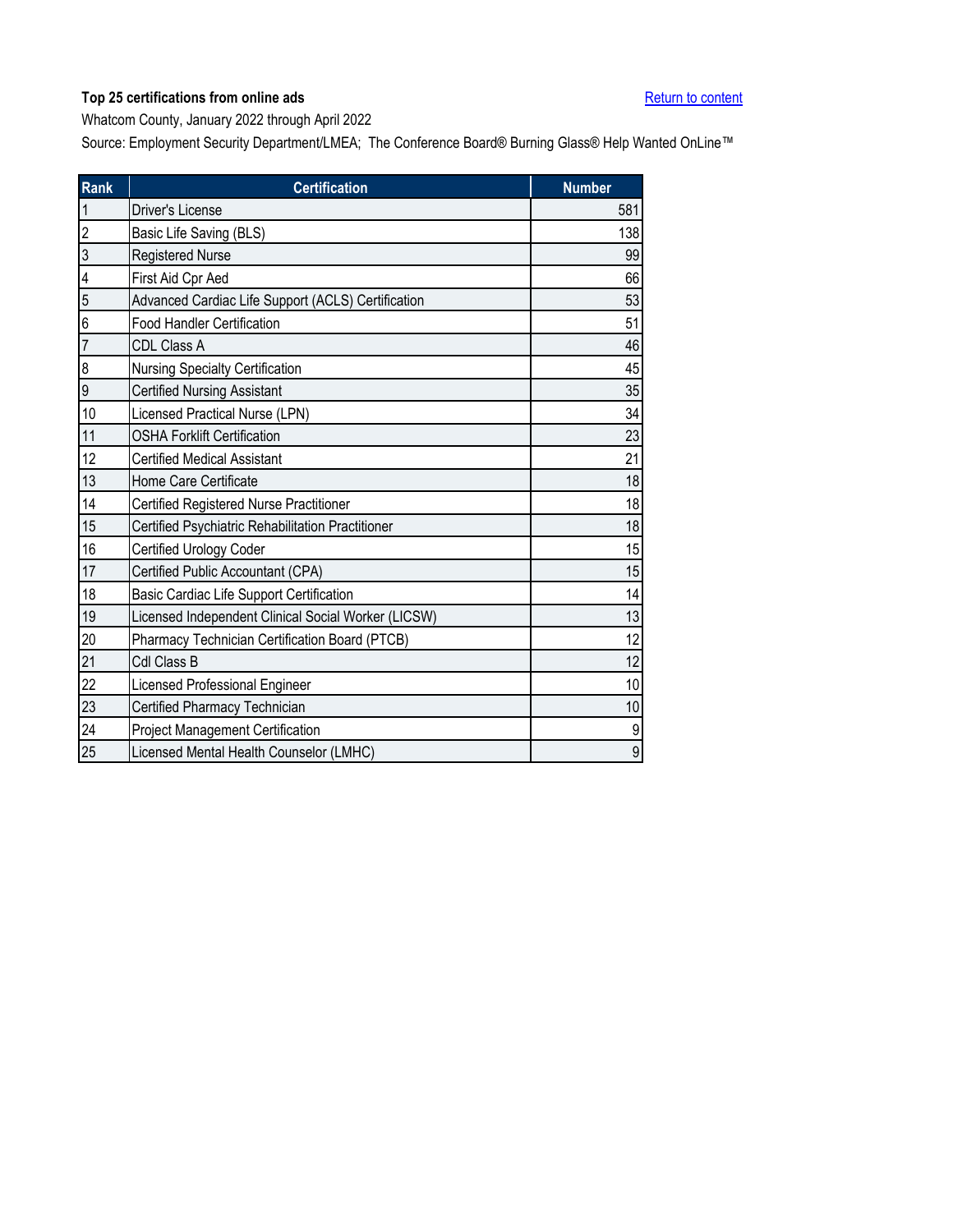<span id="page-39-0"></span>Whitman County, January 2022 through April 2022

| <b>Rank</b>    | <b>Certification</b>                                        | <b>Number</b>  |
|----------------|-------------------------------------------------------------|----------------|
| 1              | <b>Driver's License</b>                                     | 183            |
| $\overline{c}$ | First Aid Cpr Aed                                           | 27             |
| 3              | Basic Life Saving (BLS)                                     | 23             |
| 4              | Registered Nurse                                            | 20             |
| 5              | <b>Certified Teacher</b>                                    | 18             |
| 6              | Basic Cardiac Life Support Certification                    | 13             |
| $\overline{7}$ | ServSafe                                                    | 10             |
| 8              | <b>Certified Pest Control</b>                               | 9              |
| 9              | Certified Public Accountant (CPA)                           |                |
| 10             | Advanced Cardiac Life Support (ACLS) Certification          | 7              |
| 11             | <b>Security Clearance</b>                                   | 6              |
| 12             | Licensed Practical Nurse (LPN)                              | 6              |
| 13             | Certified Veterinary Technician                             | 6              |
| 14             | <b>Certified Nursing Assistant</b>                          | 6              |
| 15             | Certified Information Systems Security Professional (CISSP) | 6              |
| 16             | CDL Class A                                                 | 5              |
| 17             | Project Management Professional (PMP)                       | 4              |
| 18             | <b>Project Management Certification</b>                     | 4              |
| 19             | Pediatric Advanced Life Support (PALS) Certification        |                |
| 20             | <b>Food Service Certification</b>                           |                |
| 21             | Certified Research Administrator (CRA)                      |                |
| 22             | Certified Registered Nurse Practitioner                     |                |
| 23             | <b>SANS/GIAC Certification</b>                              | 3              |
| 24             | Respiratory Care Practitioner (RCP)                         | 3              |
| 25             | Registered Respiratory Therapist                            | $\overline{3}$ |